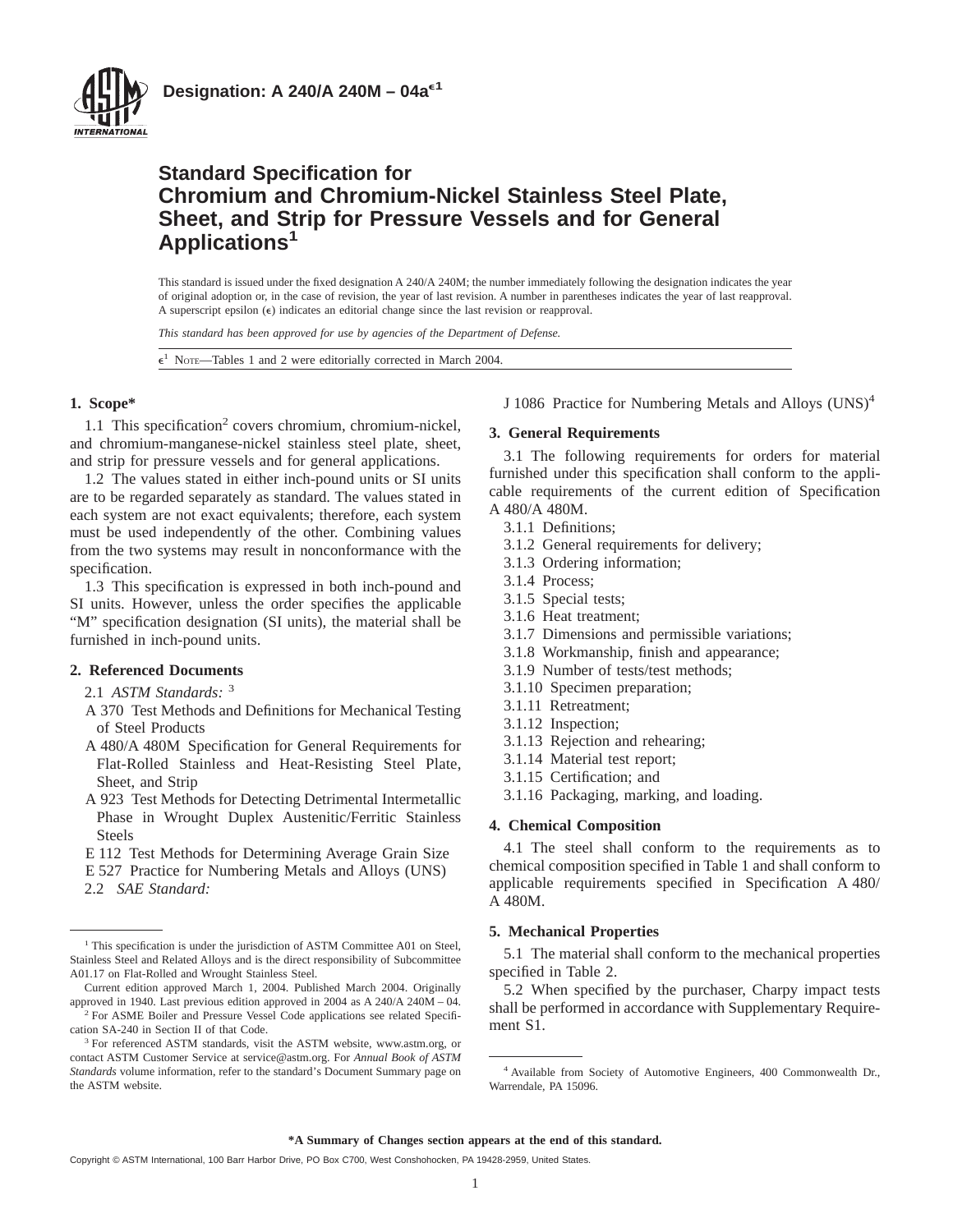### **6. Materials for High-Temperature Service**

6.1 The austenitic *H* Types shall conform to an average grain size of ASTM No. 7 or coarser as measured by Test Methods E 112.

6.2 Supplementary Requirement S2 shall be invoked when non-H grade austenitic stainless steels are ordered for ASME Code applications for service above 1000°F [540°C].

6.3 Grade S31060, unless otherwise specified in the purchase order, shall conform to an average grain size of ASTM No. 7 or coarser, as measured by Test Methods E 112.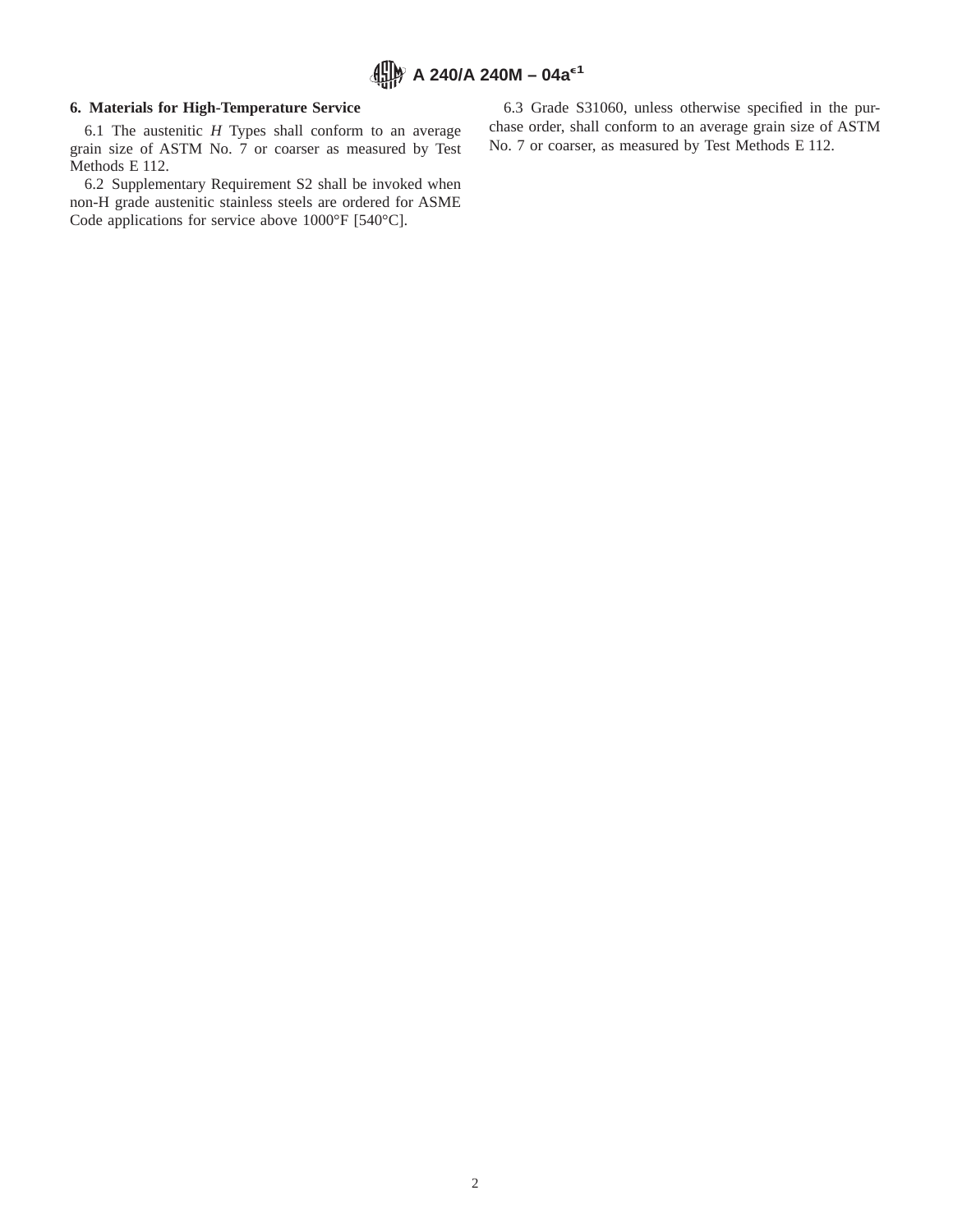| Designation <sup>B</sup><br><b>SND</b> | $Type^C$                          | $\mathsf{Cartoon}^{\mathsf{D}}$ | Manganese                   | phorus<br>Phos- | Sulfur         | Silicon                                                  | Chromium                       | Nickel                         | Molybdenum              | Nitrogen                       | Copper                  | Elements $^{E,F}$<br>Other                                   |
|----------------------------------------|-----------------------------------|---------------------------------|-----------------------------|-----------------|----------------|----------------------------------------------------------|--------------------------------|--------------------------------|-------------------------|--------------------------------|-------------------------|--------------------------------------------------------------|
|                                        |                                   |                                 |                             |                 |                | Austenitic (Chromium-Nickel) (Chromium-Manganese-Nickel) |                                |                                |                         |                                |                         |                                                              |
| N08020                                 | $\vdots$                          | 0.07                            | 2.00                        | 0.045           | 0.035          | 1.00                                                     | $19.0 - 21.0$                  | $32.0 - 38.0$                  | $2.00 - 3.00$           | ÷                              | $3.0 - 4.0$             | Cb 8×C min,<br>$1.00$ max                                    |
| N08800<br>N08367                       | $\frac{5006}{3}$                  | 0.030<br>0.10                   | 1.50<br>2.00                | 0.040<br>0.045  | 0.030<br>0.015 | 1.00<br>1.00                                             | $20.0 - 22.0$<br>$19.0 - 23.0$ | $23.5 - 25.5$<br>$30.0 - 35.0$ | $6.0 - 7.0$<br>$\vdots$ | $0.18 - 0.25$<br>Í             | 0.75<br>0.75            | $FeH$ 39.5 min                                               |
| N08810                                 | 800H <sup>G</sup>                 | $0.05 - 0.10$                   | 1.50                        | 0.045           | 0.015          | 1.00                                                     | $19.0 - 23.0$                  | $30.0 - 35.0$                  |                         |                                | 0.75                    | AI 0.15-0.60<br>$T1 0.15 - 0.60$<br>Fe <sup>H</sup> 39.5 min |
| N08811                                 | $\vdots$                          | $0.06 - 0.10$                   | 1.50                        | 0.040           | 0.015          | 1.00                                                     | $19.0 - 23.0$                  | $30.0 - 35.0$                  | $\vdots$                | Ì                              | 0.75                    | AI 0.15-0.60<br>Ti 0.15-0.60<br>Fe <sup>H</sup> 39.5 min     |
|                                        |                                   |                                 |                             |                 |                |                                                          |                                |                                |                         |                                |                         | AI' 0.15-0.60<br>$Ti' 0.15 - 0.60$                           |
| N08904                                 | 904L <sup>G</sup>                 | 0.020                           | 2.00                        | 0.045           | 0.035          | 1.00                                                     | $19.0 - 23.0$                  | $23.0 - 28.0$                  | $4.0 - 5.0$             | 0.10                           | $1.0 - 2.0$             |                                                              |
| N08926<br>S20100                       | 201                               | 0.020<br>0.15                   | 2.00                        | 0.030<br>0.060  | 0.010<br>0.030 | 0.50<br>1.00                                             | $16.0 - 18.0$<br>$19.0 - 21.0$ | 24.0-26.0<br>$3.5 - 5.5$       | $6.0 - 7.0$             | $0.15 - 0.25$<br>0.25          | $0.5 - 1.5$<br>$\vdots$ |                                                              |
| S20103                                 |                                   | 0.03                            | $5.5 - 7.5$<br>$5.5 - 7.5$  | 0.045           | 0.030          | 0.75                                                     | $16.0 - 18.0$                  | $3.5 - 5.5$                    |                         | 0.25                           | İ,                      |                                                              |
| S20153                                 |                                   | 0.03                            | $6.4 - 7.5$                 | 0.045           | 0.015          | 0.75                                                     | $16.0 - 17.5$                  | $4.0 - 5.0$                    |                         | $0.10 - 0.25$                  | 1.00                    |                                                              |
| S20200<br>S20161                       | 202                               | 0.15<br>0.15                    | $7.5 - 10.0$<br>$4.0 - 6.0$ | 0.040<br>0.060  | 0.040<br>0.030 | $3.0 - 4.0$<br>1.00                                      | $15.0 - 18.0$<br>$17.0 - 19.0$ | $4.0 - 6.0$<br>$4.0 - 6.0$     |                         | $0.08 - 0.20$<br>0.25          | İ<br>÷                  |                                                              |
| S20400                                 |                                   | 0.030                           | $7.0 - 9.0$                 | 0.040           | 0.030          | 1.00<br>0.75                                             | $15.0 - 17.0$                  | $1.50 - 3.00$                  |                         | $0.15 - 0.30$                  | ÷                       |                                                              |
| S20910                                 | $XM-193$                          | 0.06                            | $4.0 - 6.0$                 | 0.040           | 0.030          |                                                          | $20.5 - 23.5$                  | $11.5 - 13.5$                  | $1.50 - 3.00$           | $0.20 - 0.40$                  | ÷                       | $V$ 0.10-0.30<br>Cb 0.10-0.30                                |
| S21400                                 | $XM-31J$                          | 0.12                            | $14.0 - 16.0$               | 0.045           | 0.030          | $0.30 - 1.00$                                            | $17.0 - 18.5$                  | 00.1                           | $\frac{1}{2.00-3.00}$   | $0.35$ min                     |                         |                                                              |
| S21600<br>S21603                       | $X$ M-17 <sup>J</sup><br>$XM-18J$ | 0.08<br>0.03                    | $7.5 - 9.0$<br>$7.5 - 9.0$  | 0.045<br>0.045  | 0.030<br>0.030 | 0.75<br>0.75                                             | $17.5 - 22.0$<br>$17.5 - 22.0$ | $5.0 - 7.0$<br>$5.0 - 7.0$     | $2.00 - 3.00$           | $0.25 - 0.50$<br>$0.25 - 0.50$ |                         |                                                              |
| S21800                                 |                                   | 0.10                            | $7.0 - 9.0$                 | 0.060           | 0.030          | $3.5 - 4.5$                                              | $16.0 - 18.0$                  | $8.0 - 9.0$                    |                         | $0.08 - 0.18$                  |                         |                                                              |
| S24000                                 | $XM-29$ <sup>J</sup>              | 0.08                            | $11.5 - 14.5$               | 0.060           | 0.030          | 0.75                                                     | $7.0 - 19.0$                   | $2.3 - 3.7$                    |                         | $0.20 - 0.40$                  |                         |                                                              |
| S30100<br>S30103                       | 301L <sup>G</sup><br>301          | 0.15<br>0.03                    | 2.00<br>2.00                | 0.045<br>0.045  | 0.030<br>0.030 | 1.00<br>1.00                                             | $16.0 - 18.0$<br>$6.0 - 18.0$  | $6.0 - 8.0$<br>$6.0 - 8.0$     |                         | 0.10<br>0.20                   |                         |                                                              |
| S30153                                 | <b>SO1LNG</b>                     | 0.03                            | 2.00                        | 0.045           | 0.030          | 1.00                                                     | $16.0 - 18.0$                  | $6.0 - 8.0$                    |                         | $0.07 - 0.20$                  |                         |                                                              |
| S30200                                 | 302                               | 0.15                            | 2.00                        | 0.045           | 0.030          | 0.75                                                     | $17.0 - 19.0$                  | $8.0 - 10.0$                   |                         | 0.10                           |                         |                                                              |
| S30400<br>S30403                       | 304L<br>304                       | 0.030<br>0.08                   | 2.00<br>2.00                | 0.045<br>0.045  | 0.030<br>0.030 | 0.75<br>0.75                                             | $18.0 - 20.0$<br>$18.0 - 20.0$ | $8.0 - 12.0$<br>$8.0 - 10.5$   |                         | 0.10<br>0.10                   |                         |                                                              |
| S30409                                 | 304H                              | $0.04 - 0.10$                   | 2.00                        | 0.045           | 0.030          | 0.75                                                     | $8.0 - 20.0$                   | $8.0 - 10.5$                   |                         | $\vdots$                       | ÷                       |                                                              |
| S30415                                 | 304N                              | $0.04 - 0.06$                   | 0.80                        | 0.045           | 0.030          | $1.00 - 2.00$                                            | $18.0 - 19.0$                  | $9.0 - 10.0$                   |                         | $0.12 - 0.18$                  | ÷                       | $Ce$ 0.03-0.08                                               |
| S30452<br>S30451                       | $XM-21J$                          | 0.08<br>0.08                    | 2.00<br>2.00                | 0.045<br>0.045  | 0.030<br>0.030 | 0.75                                                     | $18.0 - 20.0$<br>$18.0 - 20.0$ | $8.0 - 10.5$<br>$8.0 - 10.5$   | $\vdots$                | $0.10 - 0.16$<br>$0.16 - 0.30$ | ÷<br>÷                  |                                                              |
| S30453                                 | 304LN                             | 0.030                           | 2.00                        | 0.045           | 0.030          | 0.75                                                     | $18.0 - 20.0$                  | $8.0 - 12.0$                   | ÷                       | $0.10 - 0.16$                  | ÷                       |                                                              |
| S30500                                 | 305                               | 0.12                            | 2.00                        | 0.045           | 0.030          | 0.75                                                     | $7.0 - 19.0$                   | $10.5 - 13.0$                  | $\vdots$                | $\vdots$                       | ÷                       |                                                              |
| S30600<br>S30601                       | $\ddot{\cdot}$<br>$\ddot{\cdot}$  | 0.018<br>0.015                  | $0.50 - 0.80$<br>2.00       | 0.020<br>0.030  | 0.020<br>0.013 | $3.7 - 4.3$<br>$5.0 - 5.6$                               | $17.0 - 18.0$<br>$17.0 - 18.5$ | $14.0 - 15.5$<br>$7.0 - 18.0$  | 0.20<br>0.20            | 0.05<br>İ,                     | 0.50<br>0.35            |                                                              |
| S30615                                 | $\vdots$                          | $0.16 - 0.24$                   | 2.00                        | 0.030           | 0.030          | $3.2 - 4.0$                                              | $17.0 - 19.5$                  | $13.5 - 16.0$                  |                         | $\vdots$                       | ŧ                       | AI 0.80-1.50                                                 |
| S30815                                 |                                   | $0.05 - 0.10$                   | 0.80                        | 0.040           | 0.030          | $1.40 - 2.00$                                            | $20.0 - 22.0$                  | $0.0 - 12.0$                   | $\vdots$                | $0.14 - 0.20$                  | ÷                       | $Ce$ 0.03-0.08                                               |
| S30909<br>S30908                       | 309H <sup>G</sup><br>309S         | $0.04 - 0.10$<br>0.08           | 2.00<br>2.00                | 0.045<br>0.045  | 0.030<br>0.030 | 0.75<br>0.75                                             | $22.0 - 24.0$<br>$22.0 - 24.0$ | $2.0 - 15.0$<br>$2.0 - 15.0$   | ÷                       |                                | ÷                       |                                                              |
| S30940                                 | 309Cb <sup>G</sup>                | 0.08                            | 2.00                        | 0.045           | 0.030          | 0.75                                                     | $22.0 - 24.0$                  | $2.0 - 16.0$                   | ÷<br>$\ddot{\cdot}$     |                                | ÷<br>÷                  | Cb 10×C min,                                                 |
| S30941                                 | 309HCb <sup>G</sup>               | $0.04 - 0.10$                   | 2.00                        | 0.045           | 0.030          | 0.75                                                     | $22.0 - 24.0$                  | $2.0 - 16.0$                   |                         |                                |                         | Cb 10×C min,<br>1.10 max                                     |
|                                        |                                   |                                 |                             |                 |                |                                                          |                                |                                |                         |                                |                         | 1.10 max                                                     |
| S31008                                 | 310H <sup>G</sup><br>310S         | 0.08                            | 00<br>000<br>000            | 0.045<br>0.045  | 0.030<br>0.030 | 1.50<br>0.75                                             | 24.0-26.0                      | $9.0 - 22.0$                   |                         |                                |                         | $\vdots$                                                     |
| S31009<br>S31040                       | 310Cb <sup>G</sup>                | $0.04 - 0.10$<br>$0.08$         |                             | 0.045           | 0.030          | 1.50                                                     | 24.0-26.0<br>24.0-26.0         | $19.0 - 22.0$<br>$19.0 - 22.0$ |                         |                                |                         | Cb 10×C min,<br>1.10 max                                     |

TABLE 1 Chemical Composition Requirements, %^ **TABLE 1 Chemical Composition Requirements, %**A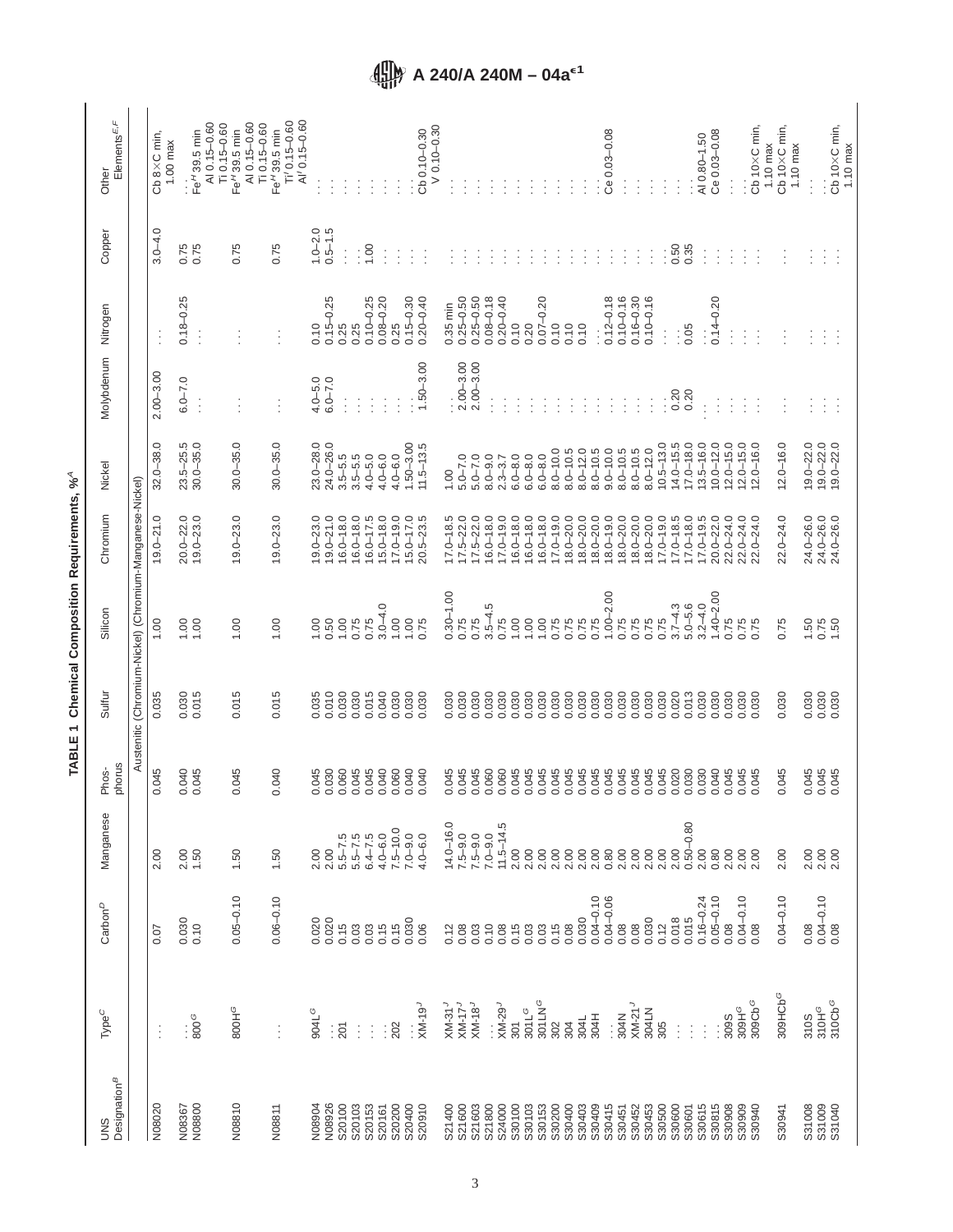|                                            | Elements $^{E,F}$<br>Other             | Cb 10×C min,<br>1.10 max | B0.001-0.010<br>$0.025 - 0.070$<br>$Ce + La$ |       | W 1.50-2.50                    |                   |               |               | $\overline{11}5 \times (C + N)$ | min, 0.70 max<br>Cb 10 $\times$ C | min, 1.10 max |                                |               |               |                    |                                |                    |                            | $\overline{11}$ 5 $\times$ (C + N) | min, 0.70 max | min, 0.70 max<br>$\overline{\Pi}4 \times (\overline{C} + \overline{N})$ |                                |                | $Ce$ $0.05 - 0.10$<br>Cb 0.6-1.0 | AI 0.025 | Ti 0.15-0.60<br>AI 0.15-0.60 | Cb 0.10               | Cb 10 $\times$ C min,<br>$1.00$ max | Cb $8 \times C$ min,<br>1.00 max | $(Cb + Ta) 10 \times C$<br>min, 1.00 max | $Co$ 0.20<br>Ta 0.10 | $O \times 8$ (ch + Ta) $8 \times C$ | min, 1.00 max<br>Ta 0.10 | Co 0.20 | Ti 0.15-0.60<br>AI 0.15-0.60 | Π 0.40-1.00      | Ce 0.03-0.10                   | $\frac{1}{2}$ 0.30                                          |
|--------------------------------------------|----------------------------------------|--------------------------|----------------------------------------------|-------|--------------------------------|-------------------|---------------|---------------|---------------------------------|-----------------------------------|---------------|--------------------------------|---------------|---------------|--------------------|--------------------------------|--------------------|----------------------------|------------------------------------|---------------|-------------------------------------------------------------------------|--------------------------------|----------------|----------------------------------|----------|------------------------------|-----------------------|-------------------------------------|----------------------------------|------------------------------------------|----------------------|-------------------------------------|--------------------------|---------|------------------------------|------------------|--------------------------------|-------------------------------------------------------------|
|                                            | Copper                                 | $\vdots$                 | $\vdots$<br>$\vdots$                         |       | $1.00 - 2.50$<br>$0.50 - 1.00$ | $0.50 - 1.50$     |               |               |                                 |                                   |               | ÷                              |               |               |                    | $2.8 - 4.0$                    |                    | 0.40                       | Ì                                  | $\vdots$      | İ                                                                       | $1.50 - 2.50$                  | $0.30 - 0.60$  | $\vdots$                         |          |                              |                       |                                     |                                  |                                          |                      |                                     |                          |         | 0.75                         | 0.75             | ÷                              | $0.75 - 1.50$                                               |
|                                            | Nitrogen                               | $\vdots$                 | $0.09 - 0.15$<br>$0.18 - 0.25$               |       | $0.35 - 0.60$<br>$0.18 - 0.22$ | $0.30 - 0.40$     | 0.10          | 0.10          | 0.10<br>$\vdots$                | 0.10                              |               | $0.10 - 0.16$<br>$0.10 - 0.16$ | 0.10          | 0.10          | 0.20               | $0.10 - 0.20$<br>$0.15 - 0.21$ | $0.10 - 0.22$      | $0.21 - 0.32$              | $0.17 - 0.22$                      | 0.10          | $\vdots$                                                                |                                | $0.45 - 0.55$  | $\vdots$                         |          |                              | $0.40 - 0.60$         | $\vdots$                            |                                  |                                          |                      |                                     |                          |         | $\vdots$                     | $\vdots$         | $0.12 - 0.18$                  | $\vdots$<br>$\vdots$                                        |
|                                            | Molybdenum                             | ţ                        | $1.60 - 2.60$                                |       | $6.0 - 6.5$<br>$5.2 - 6.2$     | $6.5 - 8.0$       | $2.00 - 3.00$ | $2.00 - 3.00$ | $2.00 - 3.00$<br>$2.00 - 3.00$  | $2.00 - 3.00$                     |               | $2.00 - 3.00$<br>$2.00 - 3.00$ | $3.0 - 4.0$   | $3.0 - 4.0$   | $4.0 - 5.0$        | $4.0 - 5.0$<br>$3.8 - 4.5$     | $3.0 - 4.0$        | $6.0 - 6.8$<br>$5.0 - 6.0$ |                                    | $\vdots$      | $\ddot{\cdot}$                                                          | $0.30 - 1.50$                  | $7.0 - 8.0$    |                                  |          |                              | $4.0 - 5.0$           | $\vdots$                            | $\vdots$                         |                                          |                      |                                     |                          |         | $\vdots$                     | $4.0 - 4.8$      |                                | $0.75 - 1.50$                                               |
|                                            | Nickel                                 | $19.0 - 22.0$            | $20.5 - 23.5$<br>$10.0 - 12.5$               |       | $17.5 - 18.5$<br>$21.0 - 24.0$ | $26.0 - 28.0$     | $10.0 - 14.0$ | $10.0 - 14.0$ | $10.0 - 14.0$<br>$10.0 - 14.0$  | $10.0 - 14.0$                     |               | $10.0 - 14.0$<br>$10.0 - 14.0$ | $11.0 - 15.0$ | $11.0 - 15.0$ | $13.5 - 17.5$      | $13.5 - 17.5$<br>$14.5 - 16.5$ | $11.0 - 15.0$      | $20.0 - 23.0$              | 24.0-26.0                          | $9.0 - 12.0$  | $9.0 - 12.0$                                                            | $19.0 - 22.0$                  | $21.0 - 23.0$  | $31.0 - 33.0$                    |          | $19.0 - 21.0$                | $16.0 - 18.0$         | $9.0 - 13.0$                        | $9.0 - 13.0$                     | $9.0 - 13.0$                             |                      | $9.0 - 13.0$                        |                          |         | $32.0 - 37.0$                | $30.0 - 38.0$    | $34.0 - 36.0$                  | $17.5 - 18.5$<br>$13.0 - 17.0$                              |
|                                            | Chromium                               | 24.0-26.0                | 24.0-26.0<br>22.0-24.0                       |       | $19.5 - 20.5$<br>$23.0 - 25.0$ | $20.5 - 23.0$     | $16.0 - 18.0$ | $16.0 - 18.0$ | $16.0 - 18.0$<br>$16.0 - 18.0$  | $16.0 - 18.0$                     |               | $16.0 - 18.0$<br>$16.0 - 18.0$ | $18.0 - 20.0$ | $18.0 - 20.0$ | $18.0 - 20.0$      | $17.0 - 20.0$<br>$17.5 - 19.0$ | $18.0 - 20.0$      | $22.0 - 24.0$              | $22.0 - 24.0$                      | $17.0 - 19.0$ | $17.0 - 19.0$                                                           | $16.5 - 19.5$<br>$24.0 - 25.0$ |                | $26.0 - 28.0$                    |          | $18.0 - 20.0$                | $23.0 - 25.0$         | $17.0 - 19.0$                       | $17.0 - 19.0$                    | $17.0 - 19.0$                            |                      | $17.0 - 19.0$                       |                          |         | $25.0 - 29.0$                | $20.0 - 25.0$    | 24.0-26.0                      | $17.0 - 19.0$<br>$13.0 - 15.0$                              |
| Continued<br>$\blacktriangledown$<br>TABLE | Silicon                                | 0.75                     | 0.50<br>0.50                                 |       | 1.00<br>0.80                   | 0.50              | 0.75          | 0.75          | 0.75<br>0.75                    | 0.75                              |               | 0.75<br>0.75                   | 0.75          | 0.75          | 0.75               | 0.75<br>1.00                   | 0.75               | 1.00                       | 1.00                               | 0.75          | 0.75                                                                    | $4.8 - 6.0$                    | 0.50           | 0.30                             |          | 1.00                         | 1.00                  | 0.75                                | 0.75                             | 0.75                                     |                      | 0.75                                |                          |         | 1.00                         | $0.60 - 1.00$    | $1.20 - 2.00$<br>$1.50 - 2.50$ | $5.5 - 6.5$                                                 |
|                                            | Sulfur                                 | 0.030                    | 0.010<br>0.030                               | 0.010 | 0.020                          | 0.010             | 0.030         | 0.030         | 0.030<br>0.030                  | 0.030                             |               | 0.030<br>0.030                 | 0.030         | 0.030         | 0.030              | 0.030<br>0.030                 | 0.030              | 0.020                      | 0.010                              |               | 0.030                                                                   | 0.030                          | 0.005          | 0.015                            |          | 0.015                        | 0.010                 | 0.030                               | 0.030                            | 0.030                                    |                      | 0.030                               |                          |         | 0.015                        | 0.015            | 0.030                          | 0.020                                                       |
|                                            | phorus<br>Phos-                        | 0.045                    | 0.030<br>0.040                               | 0.030 | 0.035                          | 0.030             | 0.045         | 0.045         | 0.045<br>0.045                  | 0.045                             |               | 0.045<br>0.045                 | 0.045         | 0.045         | 0.045              | 0.045<br>0.030                 |                    | 0.045                      | 0.030<br>0.045                     |               | 0.045                                                                   | 0.045                          | 0.030<br>0.020 |                                  |          | 0.030                        | 0.030                 | 0.045                               | 0.045                            | 0.045                                    |                      | 0.045                               |                          |         | 0.045                        | 0.045            | 0.030<br>0.040                 | 0.040                                                       |
|                                            | Manganese                              | 2.00                     | 2.00<br>1.00                                 |       | $2.0 - 4.0$<br>1.00            | 3.00              | 2.00          | 2.00          | 2.00<br>2.00                    | 2.00                              |               | 2.00<br>2.00                   | 2.00          | 2.00          | 2.00               | 2.00<br>1.00                   | 2.00               |                            | $1.50$<br>$1.00$<br>$2.00$         |               | 2.00                                                                    | 2.00                           | $2.0 - 4.0$    | 1.00                             |          | 1.00                         | $5.0 - 7.0$<br>$2.00$ |                                     | 2.00                             | 2.00                                     |                      | 2.00                                |                          |         | 1.50                         | $1.00$<br>$2.00$ |                                | 2.00<br>2.00                                                |
|                                            | $\mathsf{Cartoon}^{\mathsf{D}}$        | $0.04 - 0.10$            | $0.05 - 0.10$<br>0.020                       | 0.020 | 0.030                          | $0.020$<br>$0.08$ |               | 0.030         | $0.04 - 0.10$<br>0.08           | 0.08                              |               | 0.030<br>0.08                  | 0.08          | 0.030         | 0.030              | 0.030<br>0.030                 |                    |                            | $0.030$<br>$0.030$<br>$0.08$       |               | $0.04 - 0.10$                                                           | 0.07                           | 0.020          | $0.04 - 0.08$                    |          | 0.08                         | $0.030$<br>$0.08$     |                                     | $0.04 - 0.10$                    | 0.08                                     |                      | $0.04 - 0.10$                       |                          |         | $0.06 - 0.10$                | 0.08             |                                | $\begin{array}{c} 0.04 - 0.08 \\ 0.08 \\ 0.030 \end{array}$ |
|                                            | Type <sup>C</sup>                      | 310HCb <sup>G</sup>      | 310 MoLN <sup>G</sup>                        |       |                                |                   | 316           | 316L          | 316T <sup>G</sup><br>316H       | 316Cb <sup>G</sup>                |               | 316LN<br>316N                  | 317           | 317L          | 317LM <sup>G</sup> | 317LMN <sup>G</sup>            | 317LN <sup>G</sup> | $\vdots$                   | : ବ୍ଲ                              |               | 321H                                                                    | $\vdots$                       | ÷              | ÷                                |          | 334 <sup>G</sup>             | : द्व                 |                                     | 347H                             | 348                                      |                      | 348H                                |                          |         | $\vdots$                     | $\vdots$         | $XM-15J$                       |                                                             |
|                                            | Designation <sup>B</sup><br><b>SND</b> | S31041                   | S31050<br>S31060                             |       | S31254<br>S31266               | S31277<br>S31600  |               | S31603        | S31609<br>S31635                | S31640                            |               | S31653<br>S31651               | S31700        | S31703        | S31725             | S31726<br>S31727               | S31753             | S32050                     | S32053                             | S32100        | S32109                                                                  | S32615<br>S32654<br>S33228     |                |                                  |          | S33400                       | S34565                | S34700                              | S34709                           | S34800                                   |                      | S34809                              |                          |         | S35045                       | S35135           | S35315                         | S38100<br>S38815                                            |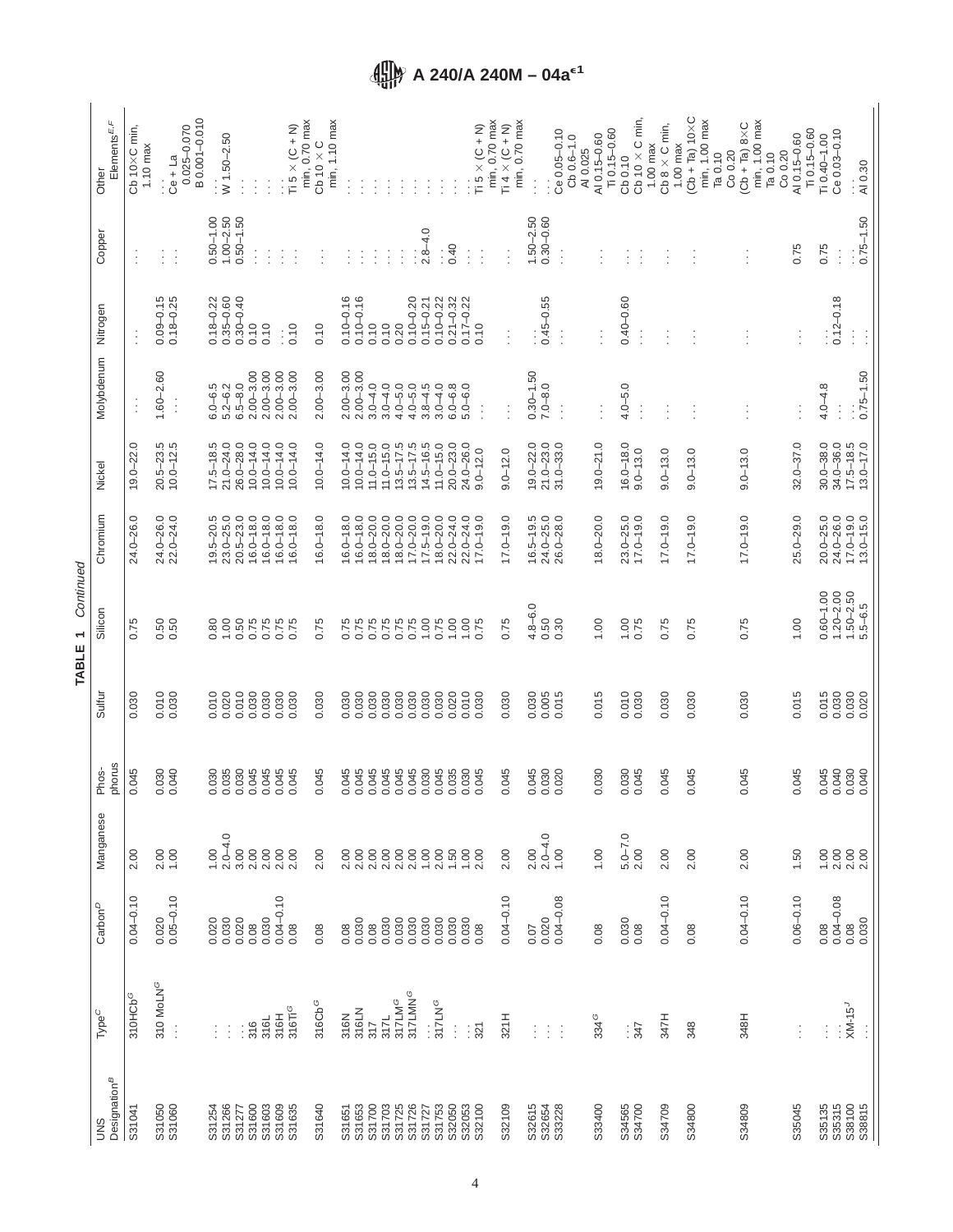|                                        |                    |                               |                       |                 | TABLE          | Continued<br>$\overline{\phantom{0}}$ |                                |                              |                                |                                |               |                                                                            |
|----------------------------------------|--------------------|-------------------------------|-----------------------|-----------------|----------------|---------------------------------------|--------------------------------|------------------------------|--------------------------------|--------------------------------|---------------|----------------------------------------------------------------------------|
| Designation <sup>B</sup><br><b>SND</b> | $Type^C$           | $\mathsf{Carbon}^\mathcal{D}$ | Manganese             | phorus<br>Phos- | Sulfur         | Silicon                               | Chromium                       | Nickel                       | Molybdenum                     | Nitrogen                       | Copper        | Elements $^{E,F}$<br>Other                                                 |
|                                        |                    |                               |                       |                 |                | Duplex (Austenitic-Ferritic)          |                                |                              |                                |                                |               |                                                                            |
| S31200<br>S31260                       |                    | 0.030                         | 1.00<br>2.00          | 0.045<br>0.030  | 0.030          | 1.00                                  | 24.0-26.0<br>24.0-26.0         | $5.5 - 6.5$                  | $1.20 - 2.00$                  | $0.14 - 0.20$                  | $0.20 - 0.80$ | W 0.10-0.50                                                                |
| S31803                                 | ÷<br>÷             | 0.030<br>0.03                 | 2.00                  | 0.030           | 0.020<br>0.030 | 0.75                                  | $21.0 - 23.0$                  | $5.5 - 7.5$<br>$4.5 - 6.5$   | $2.5 - 3.5$<br>$2.5 - 3.5$     | $0.10 - 0.30$<br>$0.08 - 0.20$ |               |                                                                            |
| S32001                                 | ÷                  | 0.030                         | $4.0 - 6.0$           | 0.040           | 0.030          | 1.00                                  | $19.5 - 21.5$                  | $1.00 - 3.00$                | 0.60                           | $0.05 - 0.17$                  | 1.00          | $\ddot{.}$                                                                 |
| S32003                                 | ÷                  | 0.030                         | 2.00                  | 0.030           | 0.020          | 1.00                                  | $19.5 - 22.5$                  | $3.0 - 4.0$                  | $1.50 - 2.00$                  | $0.14 - 0.20$                  |               |                                                                            |
| S32205<br>S32101                       | 2205G              | 0.040<br>0.030                | $4.0 - 6.0$<br>2.00   | 0.040<br>0.030  | 0.030<br>0.020 | 1.00<br>1.00                          | $21.0 - 22.0$<br>$22.0 - 23.0$ | $1.35 - 1.70$<br>$4.5 - 6.5$ | $0.10 - 0.80$<br>$3.0 - 3.5$   | $0.20 - 0.25$<br>$0.14 - 0.20$ | $0.10 - 0.80$ |                                                                            |
| S32304                                 | 2304 <sup>G</sup>  | 0.030                         | 2.50                  | 0.040           | 0.030          | 1.00                                  | $21.5 - 24.5$                  | $3.0 - 5.5$                  | $0.05 - 0.60$                  | $0.05 - 0.20$                  | $0.05 - 0.60$ |                                                                            |
| S32506                                 | $\vdots$           | 0.030                         | 1.00                  | 0.040           | 0.015          | 0.90                                  | 24.0-26.0                      |                              | $3.0 - 3.5$                    | $0.08 - 0.20$                  |               | W 0.05-0.30                                                                |
| S32520                                 |                    | 0.030                         |                       | 0.035           | 0.020          | 0.80                                  | 24.0-26.0                      | $5.5 - 7.2$<br>$5.5 - 8.0$   | $3.0 - 4.0$                    | $0.20 - 0.35$                  | $0.50 - 2.00$ |                                                                            |
| S32550                                 | $255^{\circ}$      | 0.04                          | $1.50$<br>$7.20$      | 0.040           | 0.030          | 1.00                                  | 24.0-27.0                      | $4.5 - 6.5$                  | $2.9 - 3.9$                    | $0.10 - 0.25$                  | $1.50 - 2.50$ |                                                                            |
| S32750                                 | 2507 <sup>G</sup>  | 0.030                         |                       | 0.035           | 0.020          | 0.80                                  | 24.0-26.0                      | $6.0 - 8.0$                  | $3.0 - 5.0$                    | $0.24 - 0.32$                  | 0.50          |                                                                            |
| S32760 <sup>K</sup>                    | : 89               | 0.030                         | 1.00                  | 0.030           | 0.010          | 1.00                                  | 24.0-26.0                      | $6.0 - 8.0$                  | $3.0 - 4.0$                    | $0.20 - 0.30$                  | $0.50 - 1.00$ | W 0.50-1.00                                                                |
| S32900                                 |                    | 0.08                          | 1.00                  | 0.040           | 0.030          | 0.75                                  | $23.0 - 28.0$                  | $2.0 - 5.00$                 | $1.00 - 2.00$                  | ŧ.                             |               |                                                                            |
| S32906                                 | $\vdots$           | 0.030                         | $0.80 - 1.50$         | 0.030           | 0.030<br>0.010 | 0.50<br>0.60                          | $28.0 - 30.0$                  | $5.8 - 7.5$<br>$3.5 - 5.2$   | $1.50 - 2.60$                  | $0.30 - 0.40$                  | 0.80          |                                                                            |
| S39274<br>S32950                       | $\vdots$<br>÷      | 0.030<br>0.030                | 2.00<br>1.00          | 0.035<br>0.030  | 0.020          | 0.80                                  | $26.0 - 29.0$<br>24.0-26.0     | $6.0 - 8.0$                  | $1.00 - 2.50$<br>$2.5 - 3.5$   | $0.15 - 0.35$<br>$0.24 - 0.32$ | $0.20 - 0.80$ | W 1.50-2.50                                                                |
|                                        |                    |                               |                       |                 |                | Ferritic or Martensitic (Chromium)    |                                |                              |                                |                                |               |                                                                            |
| S32803                                 | Î                  | 0.015                         | 0.50                  | 0.020           | 0.0035         | 0.55                                  | $28.0 - 29.0$                  | $3.0 - 4.0$                  | $1.80 - 2.50$                  | 0.020                          | ţ             | $Cb$ 12 $\times$ ( $C+N$ )                                                 |
|                                        |                    |                               |                       |                 |                |                                       |                                |                              |                                | $(C+N)$ 0.030                  |               | $0.15 - 0.50$<br>min.                                                      |
| S40500<br>S40900 <sup>4</sup>          | $405$<br>$4092$    | 0.08                          | 1.00                  | 0.040           | 0.030          | 1.00                                  | $11.5 - 14.5$                  | 0.60                         |                                | Ì.                             |               | AI 0.10-0.30                                                               |
| S40910                                 | ÷                  | 0.030                         | 1.00                  | 0.040           | 0.020          | 1.00                                  | $10.5 - 11.7$                  | 0.50                         |                                | 0.030                          |               | $\overline{\text{II}}$ 6 $\times$ (C+N) min,<br>0.50 max; Cb               |
|                                        |                    |                               |                       |                 |                |                                       |                                |                              |                                |                                |               | 0.17                                                                       |
| S40920                                 | İ,                 | 0.030                         | 1.00                  | 0.040           | 0.020          | 1.00                                  | $10.5 - 11.7$                  | 0.50                         |                                | 0.030                          |               | Ti 0.15-0.50; Cb<br>$\overline{\phantom{a}}$ 8 $\times$ (C+N) min,<br>0.10 |
| S40930                                 |                    | 0.030                         | 1.00                  | 0.040           | 0.020          | 1.00                                  | $10.5 - 11.7$                  | 0.50                         |                                | 0.030                          |               | $(Ti+Cb)$ [0.08+8<br>$\times$ (C+N)] min,<br>$0.75$ max;                   |
| S40945                                 | ÷                  | 0.030                         | 1.00                  | 0.040           | 0.030          | 1.00                                  | $10.5 - 11.7$                  | 0.50                         | ÷                              | 0.030                          | Ĵ             | Cb 0.18-0.40<br>Ti 0.05 min                                                |
| S40975                                 |                    | 0.030                         | 1.00                  | 0.040           | 0.030          | 1.00                                  | $10.5 - 11.7$                  | $0.50 - 1.00$                |                                | 0.030                          |               | $\overline{\phantom{a}}$ 6×( $C+N$ ) min,<br>$T1 0.05 - 0.20$              |
|                                        | ÷                  |                               |                       |                 |                |                                       |                                |                              | ÷                              |                                | ÷             | $0.75$ max                                                                 |
| S40977                                 | ÷                  | 0.030                         | 50                    | 0.040           | 0.015          | 00.1                                  | $10.5 - 12.5$                  | $0.30 - 1.00$                | Ì                              | 0.030                          | ÷             |                                                                            |
| S41000<br>S41003                       | 410                | $0.08 - 0.15$<br>0.030        | 1.00                  | 0.040<br>0.040  | 0.030<br>0.030 | 1.00<br>0.00                          | $11.5 - 13.5$<br>$10.5 - 12.5$ | 0.75<br>1.50                 | ÷                              | $\frac{1}{2}$                  | ÷<br>÷        |                                                                            |
| S41008                                 | 410S<br>İ          | 0.08                          | $\frac{50}{100}$      | 0.040           | 0.030          | 1.00                                  | $11.5 - 13.5$                  | 0.60                         | ÷<br>÷                         |                                | ÷             |                                                                            |
| S41045                                 | $\vdots$           | 0.030                         |                       | 0.040           | 0.030          |                                       | $12.0 - 13.0$                  | 0.50                         | ÷                              | $\frac{1}{0.030}$              | ÷             | $Cb$ 9 $\times$ $(C+N)$ min,<br>$0.60$ max                                 |
| S41050                                 | ÷                  | 0.04                          | 1.00                  | 0.045           | 0.030          | 1.00                                  | $10.5 - 12.5$                  | $0.60 - 1.10$                |                                | 0.10                           | ÷             |                                                                            |
| S41500 <sup>M</sup><br>S42035          | ¢                  | 0.05<br>0.08                  | $0.50 - 1.00$<br>1.00 | 0.030<br>0.045  | 0.030<br>0.030 | 0.60<br>1.00                          | $11.5 - 14.0$<br>$13.5 - 15.5$ | $3.5 - 5.5$<br>$1.0 - 2.5$   | $0.50 - 1.00$<br>$0.2 - 1.2$   | ÷                              | ÷             | Ti 0.30-0.50                                                               |
| S42900                                 | $429$ <sup>G</sup> | $0.12$<br>$0.12$              | 1.00                  | 0.040           | 0.030          | 1.00                                  | $14.0 - 16.0$                  | $\vdots$                     | $\vdots$                       | $\vdots$<br>$\cdot$            | ÷<br>÷        |                                                                            |
| S43000                                 | 430                |                               | 1.00                  | 0.040           | 0.030          | 1.00                                  | $16.0 - 18.0$<br>17.0-19.0     | 0.75                         | ŧ                              | ÷.                             | ÷             | <br>Τi [0.20+4(C+N)]                                                       |
| S43035                                 | 439                | 0.030                         |                       | 0.040           | 0.030          |                                       |                                | 0.50                         | ÷                              | 0.030                          | ÷             | min, 1.10 max; Al<br>0.15                                                  |
| S43400<br>S43600                       | 434<br>436         | 0.12<br>0.12                  | 1.00                  | 0.040<br>0.040  | 0.030<br>0.030 | 1.00                                  | $16.0 - 18.0$<br>$16.0 - 18.0$ | Ì.<br>Ċ                      | $0.75 - 1.25$<br>$0.75 - 1.25$ | ŧ,<br>÷                        | ŧ.<br>÷       | Cb 5×C min,                                                                |
|                                        |                    |                               |                       |                 |                |                                       |                                |                              |                                |                                |               | $0.80$ max                                                                 |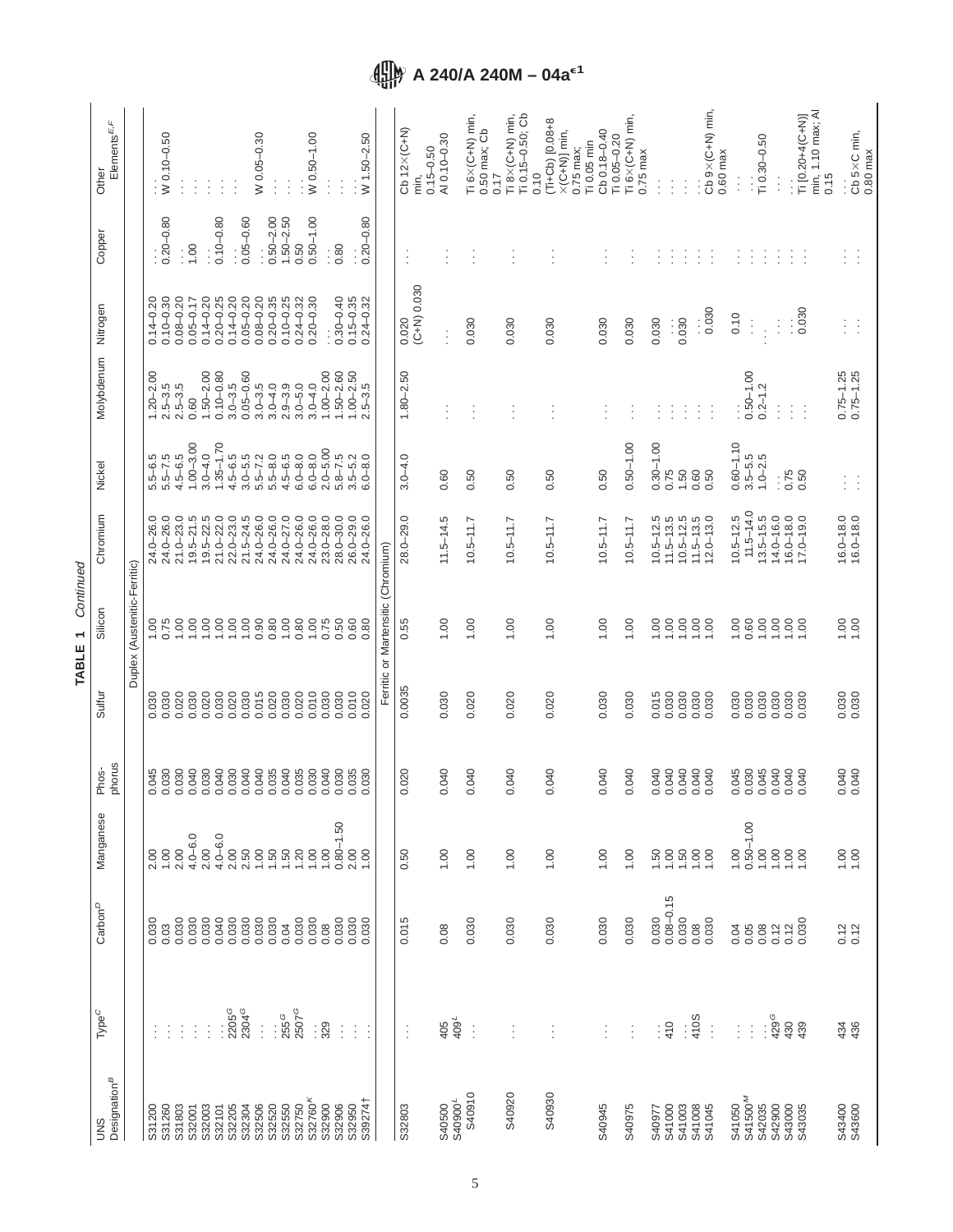|                                        |                                                                                                                                                                                                           |                     |              |                          | TABLE  | Continued<br>$\overline{ }$                          |                                |                       |                            |                |                  |                                                                                                              |
|----------------------------------------|-----------------------------------------------------------------------------------------------------------------------------------------------------------------------------------------------------------|---------------------|--------------|--------------------------|--------|------------------------------------------------------|--------------------------------|-----------------------|----------------------------|----------------|------------------|--------------------------------------------------------------------------------------------------------------|
| Designation <sup>B</sup><br><b>SND</b> | Type <sup>C</sup>                                                                                                                                                                                         | $\mathsf{Carbon}^D$ | Manganese    | phorus<br>Phos-          | Sulfur | Silicon                                              | Chromium                       | Nickel                | Molybdenum Nitrogen        |                | Copper           | Elements $^{E,F}$<br>Other                                                                                   |
| S43932                                 | $\vdots$                                                                                                                                                                                                  | 0.030               | 1.00         | 040<br>$\circ$           | 0.030  | 1.00                                                 | $17.0 - 19.0$                  | 0.50                  | $\vdots$                   | 0.030          | $\vdots$         | min, 0.75 max;<br>$0.20 + 4(C + N)$<br>$(Ti+CD)$                                                             |
| S43940                                 | $\vdots$                                                                                                                                                                                                  | 0.030               | 1.00         | 040<br>$\circ$           | 0.015  | 1.00                                                 | $17.5 - 18.5$                  | $\vdots$              | $\vdots$                   |                | $\vdots$         | $[0.30+(3\times C)]$ min<br>Ti 0.10-0.60 Cb<br>AI 0.15                                                       |
| S44400                                 | 44                                                                                                                                                                                                        | 0.025               | 1.00         | 040<br>$\circ$           | 0.030  | 1.00                                                 | $17.5 - 19.5$                  | 0.00                  | $1.75 - 2.50$              | 0.035          | $\vdots$         | $(T + Cb)[0.20 + 4(C + N)]$                                                                                  |
| S44500                                 | $\vdots$                                                                                                                                                                                                  | 0.020               | 1.00         | 040<br>$\circ$           | 0.012  | 1.00                                                 | $19.0 - 21.0$                  | 0.60                  | $\vdots$                   | 0.03           | $0.30 - 0.60$    | min, 0.80 max<br>Cb 10×(C+N)                                                                                 |
| S44626                                 | $XM-33J$                                                                                                                                                                                                  | 0.06                | 0.75         | 040<br>$\circ$           | 0.020  | 0.75                                                 | $25.0 - 27.0$                  | 0.50                  | $0.75 - 1.50$              | 0.04           | 0.20             | min, 0.80 max<br>$Ti 7(C+N)$ min<br>Ti 0.20-1.00;                                                            |
| S44627                                 | $XM-27J$                                                                                                                                                                                                  | $0.010^{N}$         | 0.40         | .020<br>$\circ$          | 0.020  | 0.40                                                 | $25.0 - 27.5$                  | 0.50                  | $0.75 - 1.50$              | $0.015^{N}$    | 0.20             | $(Ni + Cu) 0.50$<br>Cb 0.05-0.20                                                                             |
| S44635                                 | $\vdots$                                                                                                                                                                                                  | 0.025               | 0.00         | 040<br>$\circ$           | 0.030  | 0.75                                                 | $24.5 - 26.0$                  | $3.5 - 4.5$           | $3.5 - 4.5$                | 0.035          | $\vdots$         | $(C+N)$ ] min, 0.80<br>$(Ti+Cb)$ [0.20+4                                                                     |
| S44660                                 | $\vdots$                                                                                                                                                                                                  | 0.030               | 1.00         | 040<br>$\circ$           | 0.030  | 1.00                                                 | $25.0 - 28.0$                  | $1.0 - 3.5$           | $3.0 - 4.0$                | 0.040          | $\vdots$         | $(T + Cb) 0.20 -$<br>$1.00, T1 + Cb$<br>max                                                                  |
| S44735<br>S44700                       | $\vdots$<br>$\vdots$                                                                                                                                                                                      | 0.010<br>0.030      | 0.30<br>1.00 | .025<br>0.040<br>$\circ$ | 0.020  | 0.20                                                 | $28.0 - 30.0$<br>$28.0 - 30.0$ | $0.15$<br>1.00        | $3.5 - 4.2$<br>$3.6 - 4.2$ | 0.020<br>0.045 | 0.15<br>$\vdots$ | $6 \times (C+N)$ min<br>$(C+N)$ 0.025<br>$0.20 - 1.00$ ,<br>$(Ti+CD)$                                        |
| S44800<br>S46800                       | $\vdots$<br>$\vdots$                                                                                                                                                                                      | 0.010<br>0.030      | 0.30<br>1.00 | 0.025<br>0.040           | 0.020  | $0.20$<br>1.00                                       | $28.0 - 30.0$<br>$18.0 - 20.0$ | $2.00 - 2.50$<br>0.50 | $3.5 - 4.2$<br>$\vdots$    | 0.020<br>0.030 | 0.15<br>$\vdots$ | $(Ti+CD)$ [0.20+4<br>Cb 0.10-0.60<br>$T10.07 - 0.30$<br>$(C+N)$ 0.025<br>$(Ti+Cb)$ 6 $\times$<br>$(C+N)$ min |
|                                        |                                                                                                                                                                                                           |                     |              |                          |        |                                                      |                                |                       |                            |                |                  | $(C+N)$ ] min, 0.80<br>max                                                                                   |
|                                        | <sup>B</sup> Designation established in accordance with Practice E 527 and SAE<br>المصنعة معنوم تعطيهم مستحمل معامرته والمستحملة محملها الم<br><sup>A</sup> Maximum, unless range or minimum is indicated |                     | ا ام مصم     | J1086.                   |        | loll میں میں اس کے اس کو اس کو اس کو اس کو ایک میں ا |                                |                       |                            |                |                  |                                                                                                              |

<sup>c</sup> Unless otherwise indicated, a grade designation originally assigned by the American Iron and Steel Institute (AISI).<br><sup>*D* Carbon analysis shall be reported to nearest 0.01 % except for the low-carbon types, which shall</sup>

*∈* The terms Columbium (Cb) and Niobium (Nb) both relate to the same element.<br>*F* When two minimums or two maximums are listed for a single type, as in the case of both a value from a formula and an absolute value, the h / When two minimums or two maximums are listed for a single type, as in the case of both a value from a formula and an absolute value, the higher minimum or lower maximum shall apply.<br>© Common name, not a trademark, widel

<sup>G</sup> Common name, not a trademark, widely used, not associated with any one producer.<br><sup>H</sup> tron shall be determined arithmetically by difference of 100 minus the sum of the other specified elements.

 $(4( + 1))$  0.85-1.20.

V Naming system developed and applied by ASTM. Naming system developed and applied by ASTM.

 $K$  Cr + 3.3 Mo + 16 N = 40 min.

^ Cr + 3.3 Mo + 16 N = 40 min.<br>← S40900 (Type 409) has been replaced by S40910, S40920, and S40920, and S40930. Unless otherwise specified in the ordering information, an order specifying S40900 or Type 409 shall be satis S40920, or S40930 at the option of the seller. Material meeting the requirements of S40910, S40920, or S40930, may at the option of the manufacturer be certified as S40900. ' S40900 (Type 409) has been replaced by S40910, S40920, and S40930. Unless otherwise specified in the ordering information, an order specifying S40900 or Type 409 shall be satisfied by any one of S40910,<br>M Plate version Plate version of CA-6NM. N Product (check or verification) analysis tolerance over the maximum limit for C and N in XM-27 shall be 0.002 %.

† UNS number was editorially corrected.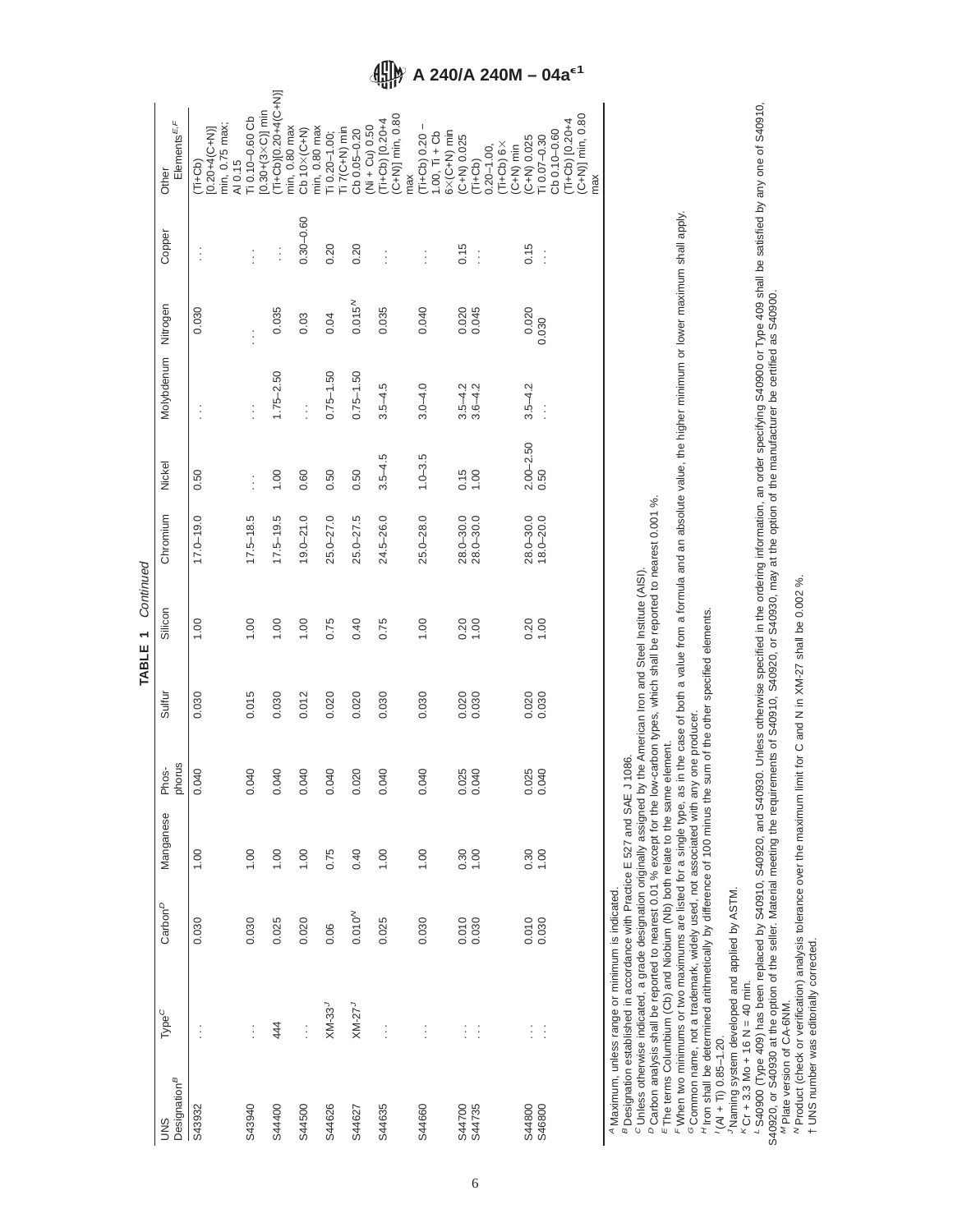| <b>UNS Designation</b>    | Type <sup>4</sup>             |                                                | Tensile Strength, min                                    |                           | Yield Strength, <sup>B</sup> min | Elongation in               |                                                                                                                                                                         | Hardness, max <sup>C</sup>                                                                                      | Cold Bend <sup>oD</sup>      |
|---------------------------|-------------------------------|------------------------------------------------|----------------------------------------------------------|---------------------------|----------------------------------|-----------------------------|-------------------------------------------------------------------------------------------------------------------------------------------------------------------------|-----------------------------------------------------------------------------------------------------------------|------------------------------|
|                           |                               | ΪŚλ                                            | MPa                                                      | ksi                       | MPa                              | $2$ in. or 50 mm,<br>min, % | <b>Brinell</b>                                                                                                                                                          | മ<br>Rockwell                                                                                                   |                              |
|                           |                               |                                                | Austenitic (Chromium-Nickel) (Chromium-Manganese-Nickel) |                           |                                  |                             |                                                                                                                                                                         |                                                                                                                 |                              |
| N08020                    | $\vdots$                      | 80                                             | 550                                                      | 35                        | 240                              | $30^{\mbox{\small\it E}}$   | 217                                                                                                                                                                     | 95                                                                                                              | not required                 |
| Sheet and Strip<br>N08367 |                               | $\overline{5}$                                 | 690                                                      |                           |                                  |                             |                                                                                                                                                                         | $\overline{5}$                                                                                                  | not required                 |
| Plate                     | 800 <sup>F</sup>              | 95                                             | 655<br>520<br>450                                        |                           |                                  | ននិង                        | $\frac{1}{2}$                                                                                                                                                           |                                                                                                                 | not required                 |
| N08800<br>N08810          | 800H <sup>F</sup>             | 75                                             |                                                          |                           |                                  | $\sqrt{30}$                 | ÷                                                                                                                                                                       | ÷,                                                                                                              | not required<br>not required |
| N08811                    |                               | 65                                             | 450                                                      |                           | 170                              |                             | ÷                                                                                                                                                                       | ÷                                                                                                               | not required                 |
| N08904                    | 904L $\epsilon$               | $\overline{r}$                                 | 490                                                      |                           |                                  | 8889                        | ÷<br>÷                                                                                                                                                                  | $\therefore$ $\circledcirc$                                                                                     | not required                 |
| N08926                    |                               | 34                                             | 650                                                      |                           | 226<br>295<br>260                |                             |                                                                                                                                                                         |                                                                                                                 | not required                 |
| S20100                    | $201 - 17$                    | $\begin{array}{c} 7.88888 \\ 7.88 \end{array}$ | 515                                                      |                           |                                  |                             | $\frac{1}{2}$ $\frac{1}{2}$ $\frac{1}{2}$ $\frac{1}{2}$ $\frac{1}{2}$ $\frac{1}{2}$ $\frac{1}{2}$ $\frac{1}{2}$ $\frac{1}{2}$ $\frac{1}{2}$ $\frac{1}{2}$ $\frac{1}{2}$ | $\frac{1}{2}$ $\frac{1}{2}$ $\frac{1}{2}$ $\frac{1}{2}$ $\frac{1}{2}$ $\frac{1}{2}$ $\frac{1}{2}$ $\frac{1}{2}$ |                              |
| S20100<br>S20103          | $201 - 2^{1}$<br>$201LF$      |                                                |                                                          |                           |                                  |                             |                                                                                                                                                                         |                                                                                                                 |                              |
| S20153                    | 201LN <sup>F</sup>            |                                                | 555<br>655<br>668                                        |                           | 788788                           | 444                         |                                                                                                                                                                         |                                                                                                                 | not required<br>not required |
| S20161                    |                               |                                                |                                                          |                           |                                  | $\overline{40}$             |                                                                                                                                                                         |                                                                                                                 | not required                 |
| S20200                    | 202                           |                                                |                                                          |                           |                                  | $\Theta$                    |                                                                                                                                                                         | ĵ.                                                                                                              |                              |
| S20400                    | $x^2 + 19^k$                  | 95                                             | 655                                                      |                           | 330                              | 35                          | 241                                                                                                                                                                     | 100                                                                                                             | not required                 |
| Sheet and Strip<br>S20910 |                               |                                                |                                                          |                           | 415                              |                             |                                                                                                                                                                         | 100                                                                                                             |                              |
| Plate                     |                               | 106                                            | 725<br>690                                               | 60<br>55                  | 380                              | 86<br>98                    | 241<br>241                                                                                                                                                              | 100                                                                                                             | not required<br>not required |
| S21600                    | $XM-17J$                      |                                                |                                                          |                           |                                  |                             |                                                                                                                                                                         |                                                                                                                 |                              |
| Sheet and Strip           |                               | 100                                            | 690                                                      | 88                        | $415$<br>345                     | 9                           | 241                                                                                                                                                                     | 100                                                                                                             | not required                 |
| Plate                     |                               | $\infty$                                       | 620                                                      |                           |                                  | $\theta$                    | 241                                                                                                                                                                     | 100                                                                                                             | not required                 |
| Sheet and Strip<br>S21603 | $XM-18K$                      | 100                                            |                                                          |                           | 415                              | 9                           |                                                                                                                                                                         |                                                                                                                 |                              |
| Plate                     |                               |                                                | 690<br>625<br>655                                        | 888                       | 345                              | ą                           | न न न<br>स स स                                                                                                                                                          | $\frac{001}{000}$                                                                                               | not required<br>not required |
| S21800                    |                               | 8 se                                           |                                                          |                           | 345                              | 35                          |                                                                                                                                                                         | $\frac{001}{2}$                                                                                                 | not required                 |
| S24000                    | $XW-29^{K}$                   |                                                |                                                          |                           |                                  |                             |                                                                                                                                                                         |                                                                                                                 |                              |
| Sheet and Strip           |                               | $\frac{00}{100}$                               | 690<br>690                                               |                           | 415<br>380                       | $\theta$                    | 241<br>241                                                                                                                                                              |                                                                                                                 | not required                 |
| Plate                     |                               |                                                |                                                          |                           |                                  | $\overline{a}$              |                                                                                                                                                                         |                                                                                                                 | not required                 |
| S30100<br>S30103          | $301 LF$<br>301               | 75<br>$\rm ^{\rm 8}$                           |                                                          |                           |                                  | $\overline{a}$<br>45        |                                                                                                                                                                         |                                                                                                                 | not required<br>not required |
| S30153                    | 301 L N <sup>F</sup>          | $\rm 80$                                       | 515<br>550<br>550                                        |                           |                                  | 45                          |                                                                                                                                                                         | <b>SS</b> <u>a</u> SS                                                                                           | not required                 |
| S30200                    | 302                           | 75                                             | 515                                                      |                           |                                  | $\overline{a}$              |                                                                                                                                                                         |                                                                                                                 | not required                 |
| S30400                    | 304                           | 75                                             | 515                                                      |                           |                                  | $\overline{a}$              |                                                                                                                                                                         |                                                                                                                 | not required                 |
| S30403                    | 304L                          |                                                |                                                          |                           |                                  | $\triangleq$                |                                                                                                                                                                         |                                                                                                                 | not required                 |
| S30409<br>S30415          | 304H                          | 7580                                           |                                                          |                           |                                  | $\triangleq$                |                                                                                                                                                                         | 222255                                                                                                          | not required<br>not required |
| S30451                    | 304N                          |                                                | 485<br>500<br>550                                        | 8 5 8 9 5 8 9 8 9 9 9 9   | 888882888                        | 48                          | <u>ដូវ។ ខ្ញួនទីក្នុង</u>                                                                                                                                                |                                                                                                                 | not required                 |
| S30452                    | $XM-21K$                      |                                                |                                                          |                           |                                  |                             |                                                                                                                                                                         |                                                                                                                 |                              |
| Sheet and Strip           |                               | <b>9850</b>                                    | 620                                                      |                           | 3585                             | ೫ ಜ                         | 241                                                                                                                                                                     | 2288                                                                                                            | not required                 |
| Plate                     |                               |                                                | 585                                                      |                           |                                  |                             | $241$<br>$217$                                                                                                                                                          |                                                                                                                 | not required                 |
| S30453<br>S30500          | 304LN<br>305                  |                                                | 515<br>485                                               |                           |                                  | $\overline{4}$<br>$\theta$  | 183                                                                                                                                                                     |                                                                                                                 | not required<br>not required |
| S30600                    |                               | $78$                                           | 540                                                      |                           |                                  | $\overline{4}$              | ÷                                                                                                                                                                       | ÷                                                                                                               |                              |
| S30601                    | $\vdots$                      | $\approx$                                      |                                                          |                           |                                  | œ                           |                                                                                                                                                                         |                                                                                                                 | not required                 |
| S30615                    |                               | $\infty$                                       | 540<br>620                                               |                           |                                  | 35                          | $\frac{1}{2}$                                                                                                                                                           |                                                                                                                 | not required                 |
| S30815                    |                               | $87$                                           | 600                                                      |                           | 25572585                         |                             | 217                                                                                                                                                                     |                                                                                                                 |                              |
| S30908                    | 309S                          | 75                                             | 515                                                      |                           |                                  | $\overline{a}$              | $217$<br>$217$                                                                                                                                                          |                                                                                                                 | not required                 |
| S30909                    | 309H <sup>F</sup>             | 75                                             | 515                                                      |                           |                                  | $\theta$                    |                                                                                                                                                                         |                                                                                                                 | not required                 |
| S30940<br>S30941          | 309HCbF<br>$309\mathrm{Cb}^F$ | <b>75</b>                                      | 515<br>515                                               | 5 3 5 5 5 5 5 4 5 6 9 6 9 | 205                              | 40                          | 217<br>217                                                                                                                                                              |                                                                                                                 | not required<br>not required |
|                           |                               |                                                |                                                          |                           |                                  |                             |                                                                                                                                                                         |                                                                                                                 |                              |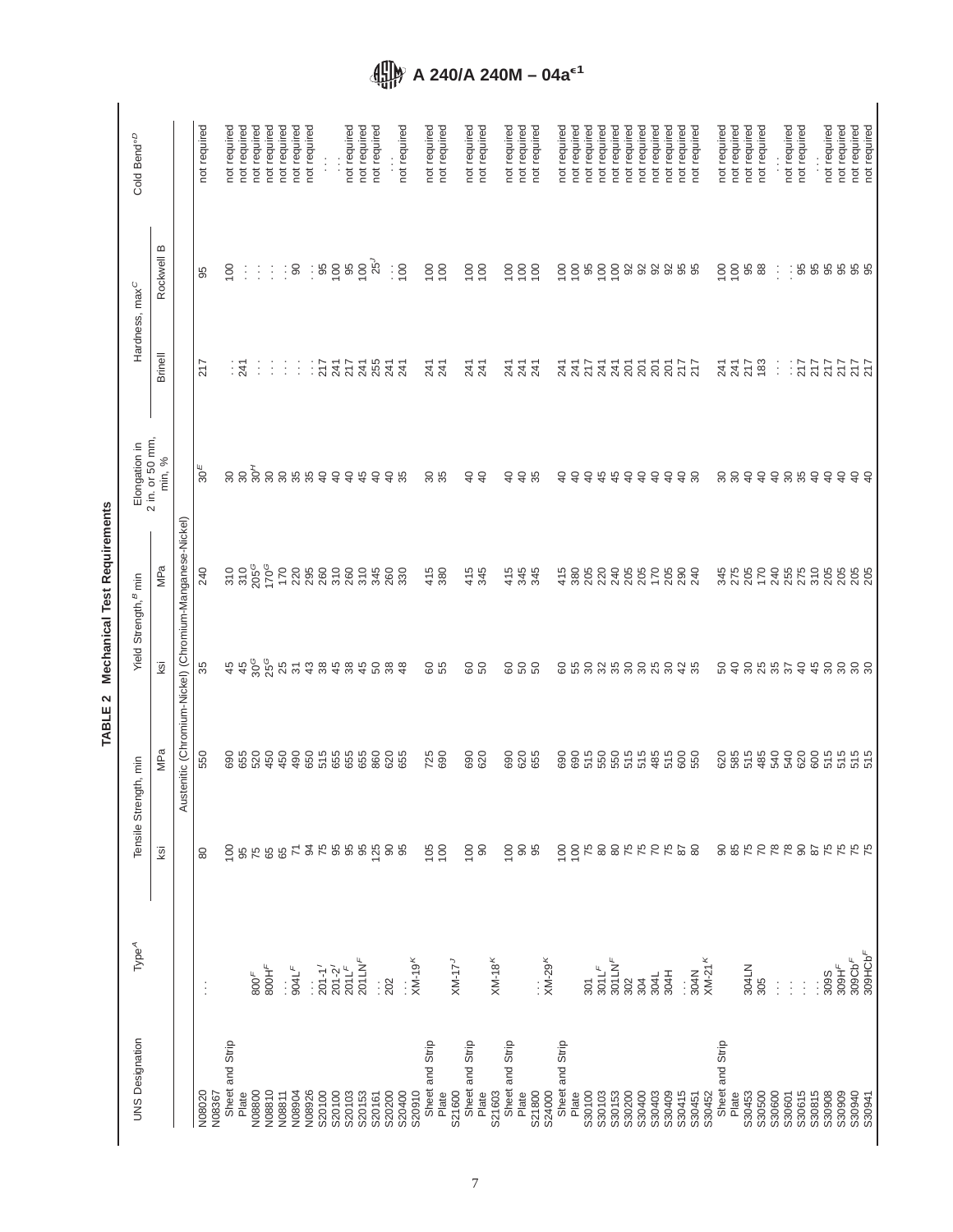|                        |                                    |                        |                                                                                                                                                                                                                                                                                                                | ᄾᅌ                                | <b>CONNINGS</b>                  |                                    |                    |                                |                                     |
|------------------------|------------------------------------|------------------------|----------------------------------------------------------------------------------------------------------------------------------------------------------------------------------------------------------------------------------------------------------------------------------------------------------------|-----------------------------------|----------------------------------|------------------------------------|--------------------|--------------------------------|-------------------------------------|
| <b>UNS Designation</b> | Type <sup>A</sup>                  | Tensile Strength, min  |                                                                                                                                                                                                                                                                                                                |                                   | Yield Strength, <sup>B</sup> min | $2$ in. or 50 mm,<br>Elongation in |                    | Hardness, max <sup>C</sup>     | Cold Bend <sup>o</sup> <sup>D</sup> |
|                        |                                    | ķġ                     | MPa                                                                                                                                                                                                                                                                                                            | kä                                | MPa                              | min, %                             | Brinell            | ≃<br>Rockwell                  |                                     |
| S31008                 | 310S                               | 75                     |                                                                                                                                                                                                                                                                                                                |                                   |                                  | $\overline{a}$                     | 217                |                                | not required                        |
| S31009                 | 310H <sup>F</sup>                  | 75                     | 55555<br>5555                                                                                                                                                                                                                                                                                                  | <b>នននន</b>                       | 88888                            | $\overline{4}$                     | 217<br>217<br>217  | 5555                           | not required                        |
| S31040                 | 310Cb <sup>F</sup>                 | 75                     |                                                                                                                                                                                                                                                                                                                |                                   |                                  | 40                                 |                    |                                | not required                        |
| S31041                 | $310$ HCb <sup>F</sup>             |                        |                                                                                                                                                                                                                                                                                                                |                                   |                                  |                                    |                    |                                | not required                        |
| S31050                 | 310 MoLNF                          |                        |                                                                                                                                                                                                                                                                                                                |                                   |                                  |                                    |                    |                                |                                     |
|                        | $t \le 0.25$ in.<br>$t > 0.25$ in. | $\approx$<br>34        | 88<br>8<br>8<br>8<br>8<br>8<br>9                                                                                                                                                                                                                                                                               | 3821                              | 270                              | <b>25</b>                          | 217<br>217         | 95                             | not required<br>not required        |
| S31060                 |                                    | 5                      |                                                                                                                                                                                                                                                                                                                |                                   | 280                              | $\overline{a}$                     | 217                | 95                             | not required                        |
| S31254                 | $\vdots$                           |                        |                                                                                                                                                                                                                                                                                                                |                                   |                                  |                                    |                    |                                |                                     |
| Sheet and Strip        |                                    | $\overline{100}$       |                                                                                                                                                                                                                                                                                                                |                                   |                                  |                                    | 223                |                                | required<br>not                     |
| Plate                  |                                    |                        |                                                                                                                                                                                                                                                                                                                |                                   | 3789                             | 888                                | 223                | 96<br>96                       | required<br>not                     |
| S31266                 |                                    | 95<br>109              |                                                                                                                                                                                                                                                                                                                |                                   |                                  |                                    |                    | $\ddot{\cdot}$                 | not required                        |
| S31277                 |                                    | 112                    |                                                                                                                                                                                                                                                                                                                |                                   |                                  | $\overline{4}$                     | ÷                  |                                | required<br>not                     |
| S31600                 | 316                                | 75                     |                                                                                                                                                                                                                                                                                                                |                                   |                                  | $\overline{4}$                     | $\frac{1}{217}$    |                                | required<br>not <sub>1</sub>        |
| S31603                 | 316L                               | $\overline{z}$         | 88800588                                                                                                                                                                                                                                                                                                       |                                   |                                  | $\overline{4}$                     | 217                |                                | required<br>not                     |
| S31609                 | 316H                               | 75                     |                                                                                                                                                                                                                                                                                                                |                                   |                                  | $\overline{4}$                     | 217                |                                | required<br>not                     |
| S31635                 | $316T$ F                           | 75                     |                                                                                                                                                                                                                                                                                                                |                                   |                                  |                                    |                    |                                | required<br>not                     |
| S31640                 | 316Cb <sup>F</sup>                 | 75                     |                                                                                                                                                                                                                                                                                                                |                                   |                                  |                                    |                    |                                | required<br>not                     |
| S31651                 | 316N                               | $\pmb{\mathbb{S}}$     | 555<br>555<br>550                                                                                                                                                                                                                                                                                              |                                   |                                  |                                    |                    |                                | not required                        |
| S31653                 | 316LN                              | 75                     |                                                                                                                                                                                                                                                                                                                |                                   |                                  | 788998                             | 555555             |                                | required<br>not                     |
| S31700                 | 317                                | 75                     |                                                                                                                                                                                                                                                                                                                |                                   |                                  |                                    |                    |                                | not required                        |
| S31703                 | 317L                               | 75                     |                                                                                                                                                                                                                                                                                                                |                                   |                                  | $\triangleq$                       |                    |                                | required<br>$\overline{e}$          |
| S31725                 | 317LM <sup>F</sup>                 |                        |                                                                                                                                                                                                                                                                                                                |                                   |                                  | $\overline{4}$                     | 217                |                                | not required                        |
| S31726                 | 317LMN <sup>F</sup>                |                        |                                                                                                                                                                                                                                                                                                                |                                   |                                  |                                    |                    |                                | required<br>not                     |
| S31727                 |                                    |                        |                                                                                                                                                                                                                                                                                                                |                                   |                                  |                                    |                    |                                | required<br>not                     |
| S31753                 | 317LN                              |                        |                                                                                                                                                                                                                                                                                                                |                                   |                                  | 3833                               |                    |                                | not required                        |
| S32050                 | $\vdots$                           | $5.88888$              |                                                                                                                                                                                                                                                                                                                |                                   |                                  |                                    | 37778777           | ÷                              | not required                        |
| S32053                 | $\frac{1}{3}$                      |                        |                                                                                                                                                                                                                                                                                                                |                                   |                                  | $\triangleq$                       |                    | <b>955</b>                     | not required                        |
| S32100                 |                                    | 75                     |                                                                                                                                                                                                                                                                                                                |                                   |                                  |                                    |                    |                                | required<br>not                     |
| S32109                 | 321H                               | 75                     |                                                                                                                                                                                                                                                                                                                |                                   |                                  |                                    |                    |                                | not required                        |
| S32615 <sup>L</sup>    | $\vdots$                           | $\frac{80}{109}$       |                                                                                                                                                                                                                                                                                                                |                                   |                                  |                                    | : 80<br>250<br>217 | ÷                              | required<br>not                     |
| S33228<br>S32654       | ÷                                  | 73                     |                                                                                                                                                                                                                                                                                                                |                                   |                                  |                                    |                    | : \$ \$                        | required<br>not                     |
| S33400                 | 334 <sup>F</sup>                   |                        |                                                                                                                                                                                                                                                                                                                |                                   |                                  |                                    |                    |                                | not required<br>required            |
| S34565                 |                                    | $\overline{70}$<br>115 | $\begin{array}{c} 6\\ 4\\ 6\\ 6\\ 7\\ 6\\ 8\\ 9\\ 1\\ 6\\ 9\\ 1\\ 6\\ 9\\ 1\\ 6\\ 1\\ 6\\ 1\\ 6\\ 1\\ 7\\ 8\\ 9\\ 1\\ 8\\ 9\\ 1\\ 9\\ 1\\ 9\\ 1\\ 9\\ 1\\ 9\\ 1\\ 9\\ 1\\ 9\\ 1\\ 9\\ 1\\ 9\\ 1\\ 9\\ 1\\ 9\\ 1\\ 9\\ 1\\ 9\\ 1\\ 9\\ 1\\ 9\\ 1\\ 9\\ 1\\ 9\\ 1\\ 9\\ 1\\ 9\\ 1\\ 9\\ 1\\ 9\\ 1\\ 9\\ 1\\ 9\\$ | 445688888888888888844888886888888 |                                  | $778788887$                        | ं हैं है           | 100                            | not required<br>not                 |
| S34700                 | 347                                | 75                     | 515                                                                                                                                                                                                                                                                                                            |                                   |                                  |                                    |                    | 92                             | required<br>not                     |
| S34709                 | 347H                               | 75                     | 515                                                                                                                                                                                                                                                                                                            |                                   |                                  | $\triangleleft$                    | 201                | 92                             | not required                        |
| S34800                 | 348                                | 75                     | 515                                                                                                                                                                                                                                                                                                            |                                   |                                  |                                    | 201                | 92<br>92                       | required<br>not                     |
| S34809                 | 348H                               | 75                     | 515                                                                                                                                                                                                                                                                                                            |                                   | 205<br>205<br>170                | 43.8                               | 201                |                                | required<br>not                     |
| S35045                 | ÷                                  |                        | 485                                                                                                                                                                                                                                                                                                            |                                   |                                  |                                    | ÷                  | ÷                              | not required                        |
| S35135                 |                                    |                        |                                                                                                                                                                                                                                                                                                                |                                   |                                  |                                    |                    |                                |                                     |
| Sheet and Strip        |                                    | 80<br>75               | 550                                                                                                                                                                                                                                                                                                            | ននននន                             | 205                              | 88339                              | ÷                  | ÷                              | not required                        |
| Plate                  | İ                                  |                        | 515                                                                                                                                                                                                                                                                                                            |                                   |                                  |                                    | $\frac{1}{2}$      | ÷                              | not required                        |
| S35315                 |                                    | $\mathfrak{g}$         | 650                                                                                                                                                                                                                                                                                                            |                                   | 270                              |                                    |                    | 95                             | not required                        |
| S38100                 | $XM-15K$                           | <b>75</b><br>78        | 515<br>540                                                                                                                                                                                                                                                                                                     |                                   | 205<br>255                       |                                    | 217                | 95                             | required<br>not                     |
| S38815                 | $\vdots$                           |                        |                                                                                                                                                                                                                                                                                                                |                                   |                                  |                                    | ÷                  | ÷                              | required<br>not                     |
|                        |                                    |                        |                                                                                                                                                                                                                                                                                                                | Duplex (Austenitic-Ferritic       |                                  |                                    |                    |                                |                                     |
| S31200                 |                                    | $\frac{5}{6}$          |                                                                                                                                                                                                                                                                                                                |                                   |                                  |                                    |                    | 31 <sup>J</sup>                | not required                        |
| S31260                 |                                    |                        |                                                                                                                                                                                                                                                                                                                |                                   |                                  |                                    | 290<br>290         |                                |                                     |
| S31803                 |                                    |                        |                                                                                                                                                                                                                                                                                                                |                                   |                                  |                                    |                    |                                | not required<br>not required        |
| S32001                 |                                    | ន ន ន                  | <b>88888</b>                                                                                                                                                                                                                                                                                                   | 82888                             | \$44444                          | <b>22 22 32 33</b>                 |                    | $\frac{15}{25}$ $\frac{1}{27}$ |                                     |
| S32003                 |                                    |                        |                                                                                                                                                                                                                                                                                                                |                                   |                                  |                                    | $\frac{1}{2}$      |                                | not required                        |
| S32101                 |                                    |                        |                                                                                                                                                                                                                                                                                                                |                                   |                                  |                                    |                    |                                |                                     |

TABLE 2 Continued **TABLE 2** Continued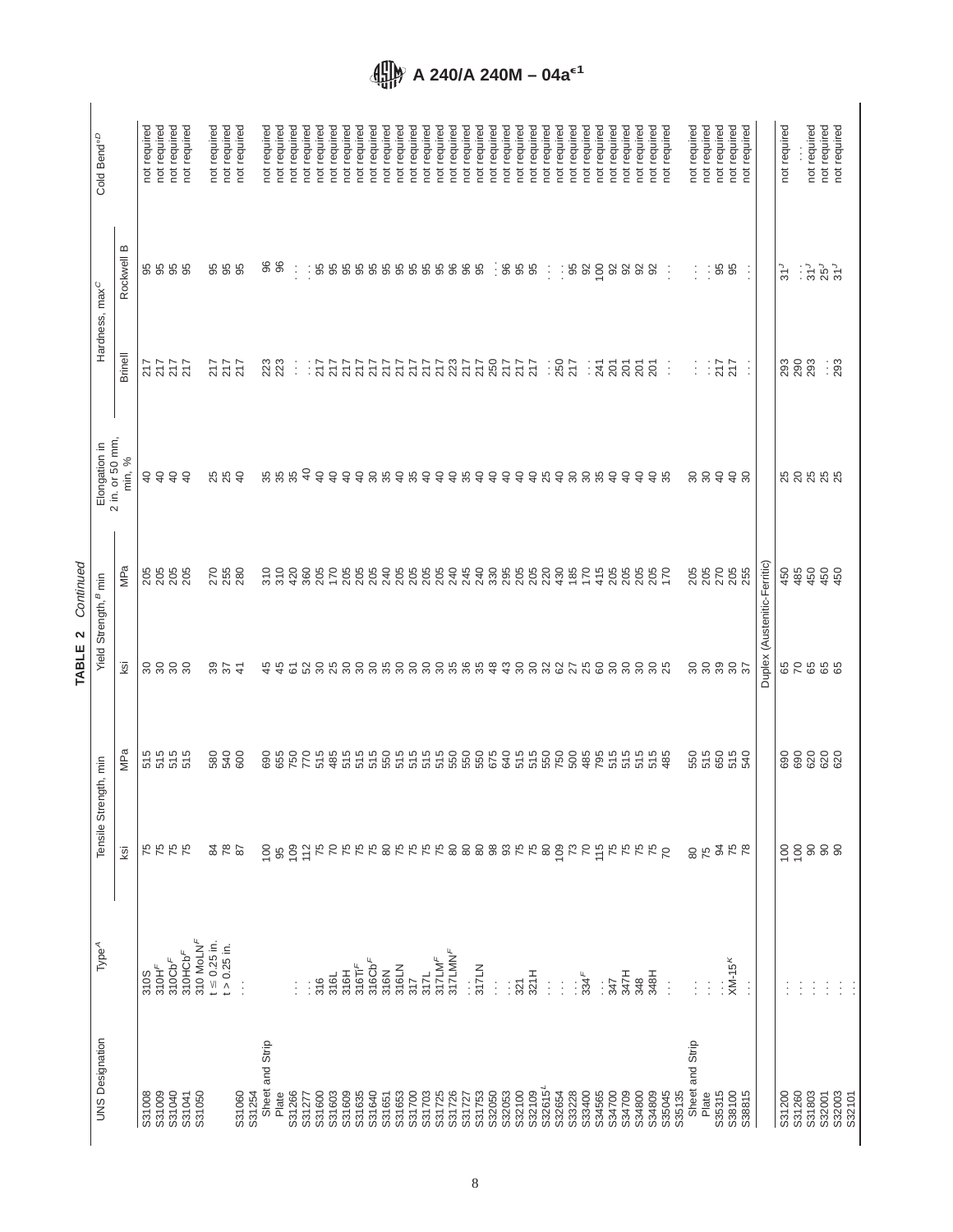|                        |                              |                                     |                       | $\mathbf{\Omega}$<br>TABLE      | Continued                                      |                             |                                                                       |                            |                         |
|------------------------|------------------------------|-------------------------------------|-----------------------|---------------------------------|------------------------------------------------|-----------------------------|-----------------------------------------------------------------------|----------------------------|-------------------------|
| <b>UNS Designation</b> | Type <sup>A</sup>            |                                     | Tensile Strength, min |                                 | Yield Strength, <sup>B</sup> min               | Elongation in               |                                                                       | Hardness, max <sup>C</sup> | Cold Bend <sup>oD</sup> |
|                        |                              | <u>isy</u>                          | MPa                   | ksi                             | MPa                                            | $2$ in. or 50 mm,<br>min, % | <b>Brinell</b>                                                        | $\mathbf{m}$<br>Rockwell   |                         |
|                        | $t \le 0.25$ in.<br>$6.4$ mm | 101                                 | 700                   | 77                              | 530                                            | 30                          | 290                                                                   |                            | not required            |
|                        | $t > 0.25$ in.<br>6.4 mm]    | 34                                  | 650                   | 65                              | 450                                            | $30^{\circ}$                | 290                                                                   | Ì                          | not required            |
|                        | $2205^F$                     |                                     |                       |                                 | 450                                            |                             |                                                                       |                            | not required            |
| S32205<br>S32304       | $2304$ <sup>F</sup>          | 87<br>87                            | 655<br>600            |                                 | 400                                            |                             | 293<br>290                                                            | 3 3 3<br>2 3 3             | not required            |
| S32506                 | $\vdots$                     | $\overline{6}$                      |                       |                                 | 450                                            |                             |                                                                       |                            | not required            |
| S32520                 |                              | 112                                 |                       |                                 |                                                |                             |                                                                       |                            | not required            |
| S32550                 | $.55$ F                      |                                     |                       |                                 |                                                |                             |                                                                       |                            | not required            |
| S32750                 | 2507 <sup>1</sup>            | 108                                 | 8208528               | 68888888                        | 550<br>550<br>550                              | 888886886                   |                                                                       | ့် ဗွဲ ဗွဲ                 | not required            |
| S32760                 | $\vdots$                     |                                     |                       |                                 | 550                                            |                             |                                                                       |                            | not required            |
| S32900<br>S32906       | 329                          | $\infty$                            |                       |                                 | 485                                            |                             |                                                                       | ု့ နိ                      | not required            |
|                        | $= 0.4$ in.                  | 116                                 | 800                   | 94                              | 650                                            | 25.0                        | 310                                                                   | 32 <sup>J</sup>            | not required            |
|                        | $1.0$ mm $]$                 |                                     |                       |                                 |                                                |                             |                                                                       |                            |                         |
|                        | $t \ge 0.4$ in.              | 109                                 | 750                   | 80                              | 550                                            | 25.0                        | 310                                                                   | 32 <sup>J</sup>            | not required            |
|                        | $1.0$ mm $]$                 |                                     |                       |                                 |                                                |                             |                                                                       |                            |                         |
| S32950 <sup>M</sup>    |                              | $\frac{30}{10}$                     | 690<br>800            | <b>P</b> 8                      | 485<br>550                                     | 5 to                        | 293<br>310                                                            | 32<br>32                   | not required            |
| S39274                 | $\vdots$                     |                                     |                       |                                 |                                                |                             |                                                                       |                            | not required            |
|                        |                              |                                     |                       |                                 | Ferritic or Martensitic (Chromium)             |                             |                                                                       |                            |                         |
| S32803                 |                              |                                     | 600                   |                                 | 500                                            |                             | 241                                                                   | 100                        | not required            |
| S40500                 | $\frac{1}{405}$              | 87<br>60                            | 415                   | 72g                             |                                                | $\frac{6}{20}$              | 179                                                                   | 88                         | 180                     |
| S40900 <sup>N</sup>    | 409 <sup>N</sup>             |                                     |                       |                                 |                                                |                             |                                                                       |                            |                         |
| S40910                 | $\ddot{\cdot}$               |                                     |                       |                                 |                                                |                             | 179                                                                   |                            |                         |
| S40920                 | $\vdots$                     | ន ន ន ន ន ន ន ន ន ន ន ទ ដ ន ន ន ន ន | 38<br>38<br>38        | 55585                           | 555                                            | ៜៜៜៜៜឨ៓ៜ៓ៜ៓៓៓ៜឨ៓៓ៜឨ៓        | 179                                                                   | 88888                      |                         |
| S40930                 | $\vdots$                     |                                     |                       |                                 |                                                |                             | 179                                                                   |                            |                         |
| S40945                 | $\vdots$                     |                                     | 380                   |                                 |                                                |                             | ÷                                                                     |                            | 180                     |
| S40975                 | $\vdots$                     |                                     | 415                   |                                 |                                                |                             | 197                                                                   |                            | 180                     |
| S40977                 |                              |                                     | 450                   |                                 |                                                |                             | $180$<br>$217$                                                        |                            | not required            |
| S41000                 | 410                          |                                     | 450                   |                                 |                                                |                             |                                                                       |                            | 180                     |
| S41003                 |                              |                                     | 455<br>415            |                                 |                                                |                             | <b>223</b><br>183                                                     |                            | not required            |
| S41008                 | $\frac{1}{4105}$             |                                     |                       |                                 |                                                |                             |                                                                       |                            | 180                     |
| S41045                 | $\vdots$                     |                                     |                       |                                 |                                                |                             |                                                                       |                            | $\frac{180}{180}$       |
| S41050                 | ÷                            |                                     | 885<br>847<br>850     |                                 |                                                |                             | $\frac{1}{2}$ $\frac{1}{2}$ $\frac{1}{2}$ $\frac{1}{2}$ $\frac{1}{2}$ |                            |                         |
| S41500                 | $\vdots$                     |                                     |                       |                                 |                                                |                             |                                                                       |                            | not required            |
| S42035                 |                              |                                     |                       |                                 |                                                |                             | 180                                                                   |                            | not required            |
| S42900                 | $\frac{1}{429}$ F            |                                     | 450                   |                                 |                                                |                             | 8380                                                                  |                            | 180                     |
| S43000                 | 430                          |                                     | 450                   |                                 |                                                |                             |                                                                       |                            | 180                     |
| S43035                 | 439                          |                                     | 415                   |                                 | ន្ត្រី និន្ទុ ដូន និន្ទុ និន្ទុ និន្ទុ និង និង |                             |                                                                       | 88828883888888             | 180                     |
| S43400                 | 434                          | 65<br>65                            | 450                   |                                 |                                                |                             | ÷                                                                     |                            | 180                     |
| S43600                 | 436                          |                                     | 450                   | 5 2 3 3 3 3 3 3 3 3 3 3 4 5 6 7 | 240                                            |                             |                                                                       |                            | 180                     |
| S43932                 |                              | 88                                  | 415<br>430            |                                 | 205<br>250                                     | 22                          | $\frac{1}{2}$ $\frac{1}{2}$ $\frac{1}{2}$                             | <b>88</b>                  | 180                     |
| S43940                 |                              |                                     |                       |                                 |                                                |                             |                                                                       |                            | not required            |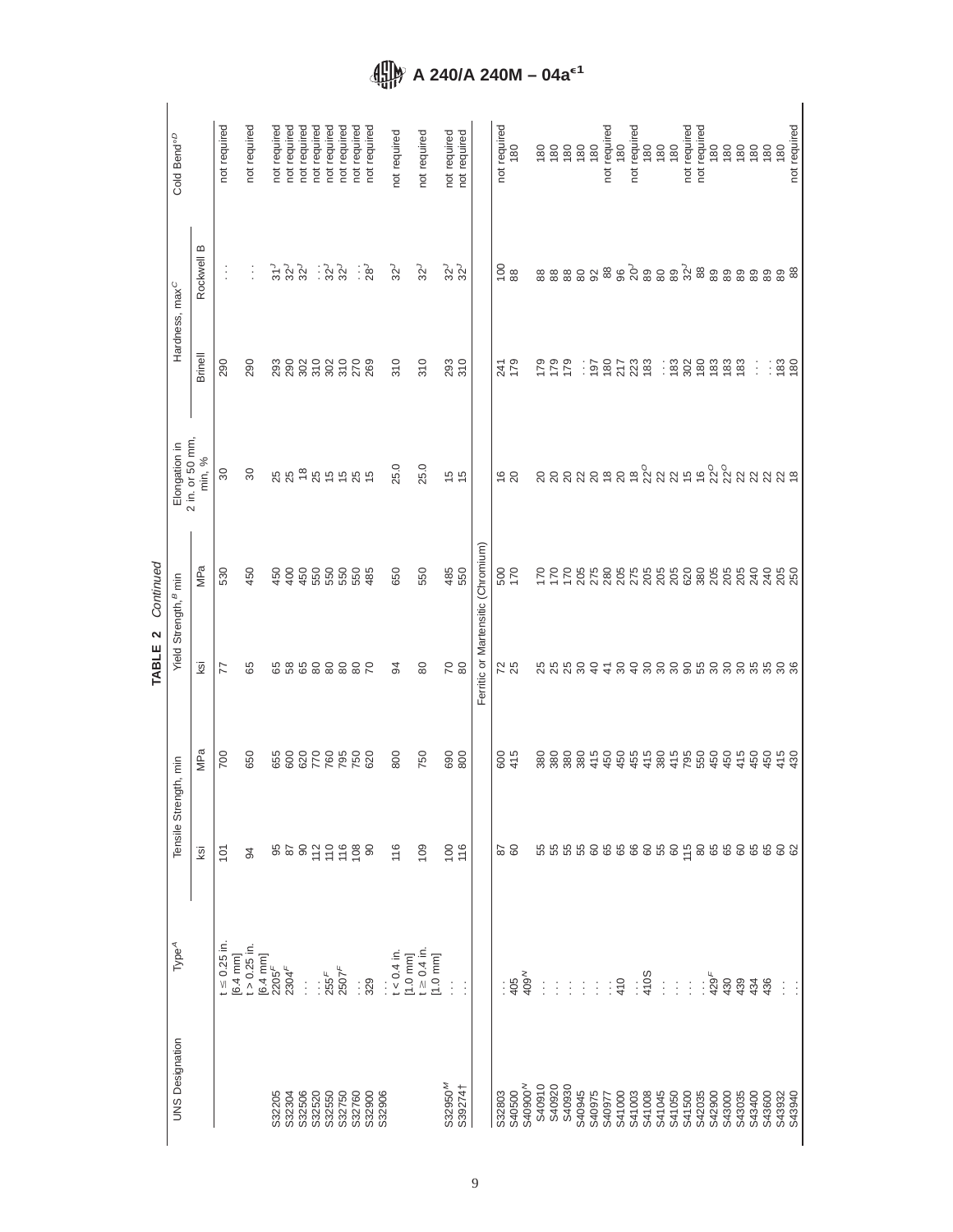|                                                               |                                                                                                                                                                                                                                                                                                                                                                                                                                                                                                                                                                                                                                                                                                                                                                                                                                                                                                                                                                                                                                                                                                                                                                                                           |               |                                                    | TABLE 2                                         | Continued                        |                                                                                                                                            |                |                            |                                     |
|---------------------------------------------------------------|-----------------------------------------------------------------------------------------------------------------------------------------------------------------------------------------------------------------------------------------------------------------------------------------------------------------------------------------------------------------------------------------------------------------------------------------------------------------------------------------------------------------------------------------------------------------------------------------------------------------------------------------------------------------------------------------------------------------------------------------------------------------------------------------------------------------------------------------------------------------------------------------------------------------------------------------------------------------------------------------------------------------------------------------------------------------------------------------------------------------------------------------------------------------------------------------------------------|---------------|----------------------------------------------------|-------------------------------------------------|----------------------------------|--------------------------------------------------------------------------------------------------------------------------------------------|----------------|----------------------------|-------------------------------------|
| <b>UNS Designation</b>                                        | Type <sup>4</sup>                                                                                                                                                                                                                                                                                                                                                                                                                                                                                                                                                                                                                                                                                                                                                                                                                                                                                                                                                                                                                                                                                                                                                                                         | Tensile Strer | ngth, min                                          |                                                 | Yield Strength, <sup>B</sup> min | Elongation in                                                                                                                              |                | Hardness, max <sup>C</sup> | Cold Bend <sup>o</sup> <sup>D</sup> |
|                                                               |                                                                                                                                                                                                                                                                                                                                                                                                                                                                                                                                                                                                                                                                                                                                                                                                                                                                                                                                                                                                                                                                                                                                                                                                           | ksi           | MPa                                                | ksi                                             | MPa                              | $2$ in. or 50 mm,<br>min, %                                                                                                                | <b>Brinell</b> | Rockwell B                 |                                     |
| 844400                                                        |                                                                                                                                                                                                                                                                                                                                                                                                                                                                                                                                                                                                                                                                                                                                                                                                                                                                                                                                                                                                                                                                                                                                                                                                           | 8             | 415                                                | 9                                               | 275                              |                                                                                                                                            | 217            | 96                         | 180                                 |
| S44500                                                        |                                                                                                                                                                                                                                                                                                                                                                                                                                                                                                                                                                                                                                                                                                                                                                                                                                                                                                                                                                                                                                                                                                                                                                                                           |               | 427                                                | 30                                              | 205                              |                                                                                                                                            | İ              | 83                         | $\frac{80}{2}$                      |
| S44626                                                        | $XM-33K$                                                                                                                                                                                                                                                                                                                                                                                                                                                                                                                                                                                                                                                                                                                                                                                                                                                                                                                                                                                                                                                                                                                                                                                                  | ႙             | 470                                                | 45                                              | 310                              |                                                                                                                                            | 217            | 96                         | $\frac{80}{2}$                      |
| S44627                                                        | $XM-27K$                                                                                                                                                                                                                                                                                                                                                                                                                                                                                                                                                                                                                                                                                                                                                                                                                                                                                                                                                                                                                                                                                                                                                                                                  | යි            | 450                                                | $\overline{4}$                                  | 275                              |                                                                                                                                            | 187            | 8                          | 180                                 |
| S44635                                                        |                                                                                                                                                                                                                                                                                                                                                                                                                                                                                                                                                                                                                                                                                                                                                                                                                                                                                                                                                                                                                                                                                                                                                                                                           | 8             | 620                                                |                                                 | 515                              | <b>232328888</b>                                                                                                                           | 269            | 28 <sup>J</sup>            | 180                                 |
| S44660                                                        |                                                                                                                                                                                                                                                                                                                                                                                                                                                                                                                                                                                                                                                                                                                                                                                                                                                                                                                                                                                                                                                                                                                                                                                                           | 85            | 585                                                | 75                                              | 450                              |                                                                                                                                            | 241            | 100                        | 180                                 |
| S44700                                                        |                                                                                                                                                                                                                                                                                                                                                                                                                                                                                                                                                                                                                                                                                                                                                                                                                                                                                                                                                                                                                                                                                                                                                                                                           | 80            | 550                                                | 60                                              | 415                              |                                                                                                                                            |                |                            | 180                                 |
| S44735                                                        |                                                                                                                                                                                                                                                                                                                                                                                                                                                                                                                                                                                                                                                                                                                                                                                                                                                                                                                                                                                                                                                                                                                                                                                                           | 80            | 550                                                | 60                                              | 415                              |                                                                                                                                            | 223<br>255     | 2020<br>2020               | 180                                 |
| S44800                                                        |                                                                                                                                                                                                                                                                                                                                                                                                                                                                                                                                                                                                                                                                                                                                                                                                                                                                                                                                                                                                                                                                                                                                                                                                           | 80            | 550                                                | 80                                              | 415                              | $\overline{c}$                                                                                                                             | 223            |                            | 180                                 |
| S46800                                                        |                                                                                                                                                                                                                                                                                                                                                                                                                                                                                                                                                                                                                                                                                                                                                                                                                                                                                                                                                                                                                                                                                                                                                                                                           | 8             | 415                                                | 80                                              | 205                              | 22                                                                                                                                         |                |                            | $\frac{80}{2}$                      |
| t UNS number was editorially corrected<br>/ Rockwell C scale. | Type 201 is generally produced with a chemical composition balanced for rich side (Type 201-1) or lean side (Type 201-2) austenite stability depending on the properties required for specific applications.<br>P Bend tests are not required for chromium steels (ferritic or martensitic) thicker than 1 in. [25 mm] or for any austenitic or duplex (austenitic-ferritic) stainless steels regardless of thickness.<br>Information), an alternative method of determining yield strength may be based on total extension under load of 0.5 %.<br><sup>G</sup> Yield strength requirements shall not apply to material under 0.020 in [0.50 mm] in thickness.<br><sup>A</sup> Unless otherwise indicated, a grade designation originally assigned<br><sup>B</sup> Yield strength shall be determined by the offset method at 0.2 % in<br><sup>E</sup> Elongation for thickness, less than 0.015 in. (0.38 mm) shall be 20<br>Common name, not a trademark, widely used, not associated with<br><sup>H</sup> Not applicable for thicknesses under 0.010 in. [0.25 mm]<br><sup>C</sup> Either Brinell or Rockwell B Hardness is permissible.<br><sup>K</sup> Naming system developed and applied by ASTM. |               | % minimum, in 1 in. (25.4 mm)<br>any one producer. | by the American Iron and Steel Institute (AISI) |                                  | accordance with Test Methods and Definitions A 370. Unless otherwise specified (see Specification A 480/A 480M, paragraph 4.1.11, Ordering |                |                            |                                     |
|                                                               |                                                                                                                                                                                                                                                                                                                                                                                                                                                                                                                                                                                                                                                                                                                                                                                                                                                                                                                                                                                                                                                                                                                                                                                                           |               |                                                    |                                                 |                                  |                                                                                                                                            |                |                            |                                     |

For S32615, the grain size as determined in accordance with the Test Methods E 112, Comparison Method, Plate II, shall be No. 3 or finer.

J Z Z Q 0 ™ Prior to Specification A 240 – 89b, the tensile value for S32950 was 90 ksi.<br>^ S40900 (Type 409) has been replaced by S40910, S40920, and S40930. Unless otherwise specified in the ordering information, an order specify

S40920, or S40930 at the option of the seller. Material meeting the requirements of S40910, S40920, or S40930, may at the option of the manufacturer be certified as S40900. Material 0.050 in (1.27 mm) and under in thickness shall have a minimum elongation of 20 %.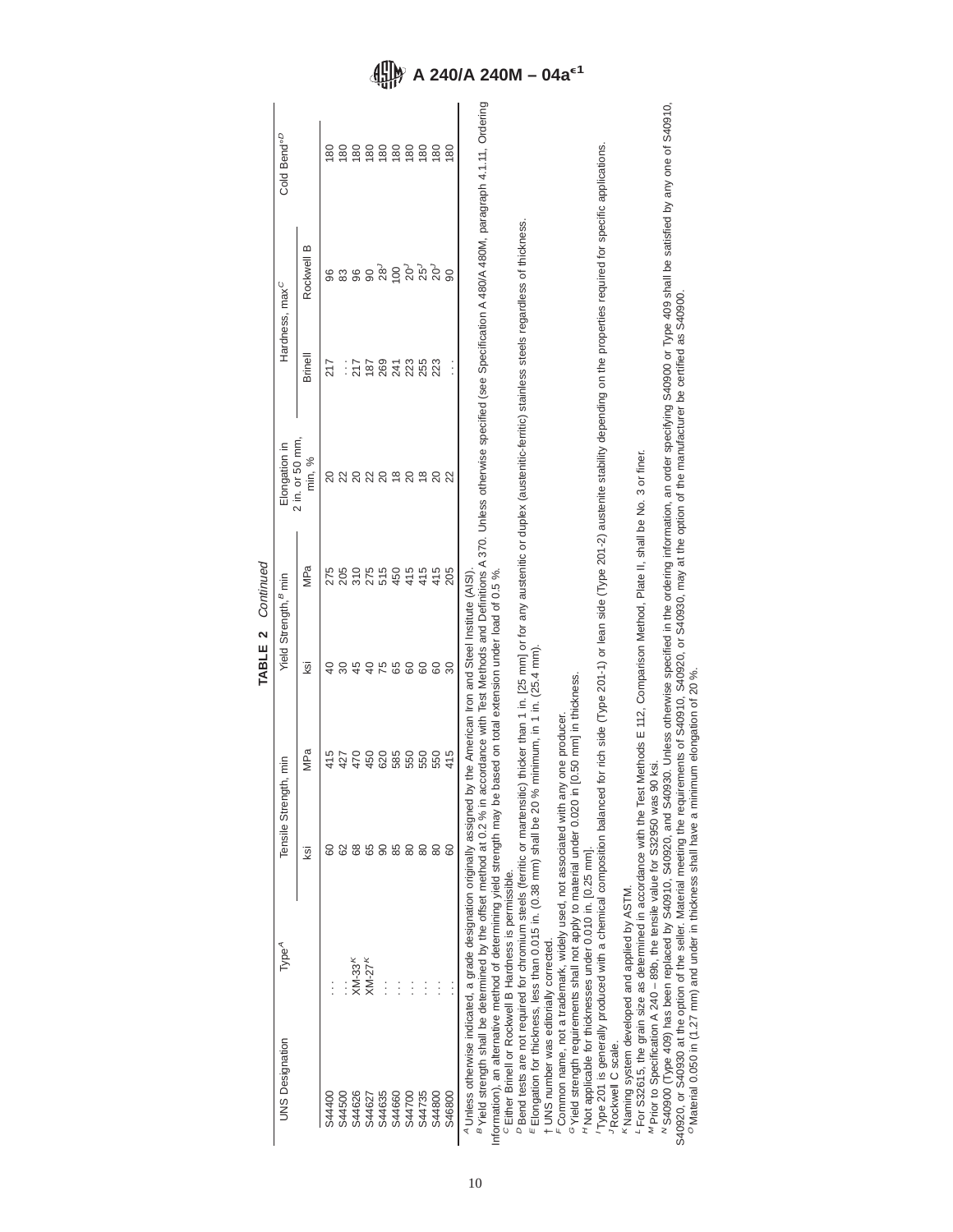### **SUPPLEMENTARY REQUIREMENTS**

A supplementary requirement shall apply only when specified in the purchase order.

### **S1. Charpy Impact Testing of Plate**

S1.1 Charpy impact tests shall be conducted in accordance with Test Methods and Definitions A 370.

S1.2 *Number of Tests—*One impact test (3 specimens) shall be made from one plate per heat treatment lot in the final heat treated condition.

S1.3 *Orientation of Test Specimens—*Unless specified as transverse specimens (long axis of the specimen transverse to the final rolling direction, root of the notch perpendicular to the rolling face) on the purchase order, the orientation of the specimens shall be longitudinal (long axis of the specimen parallel to the final rolling direction, root of the notch perpendicular to the rolling face). The manufacturer is permitted to test transverse specimens provided that such tests meet the acceptance criteria applicable to longitudinal specimens. Unless otherwise specified on the purchase order, the specimens shall be taken so as to include the mid-thickness of the product.

S1.4 *Test Temperature—*The purchaser shall specify the test temperature. The manufacturer is permitted to test specimens at a temperature lower than that specified by the purchaser, provided that such tests shall meet the acceptance criteria applicable to specimens tested at the specified temperature (see Note ).

NOTE —Test Methods A 923, Method B, applicable to some duplex (austenitic-ferritic) stainless steels as listed in Test Methods A 923, uses a Charpy impact test for the purpose of determining the absence of detrimental intermetallic phases. Method B specifies a test temperature and acceptance criterion, expressed as impact energy, for each type of steel covered. It may be economical for the Charpy impact tests performed on duplex stainless steels covered in both Specification A 240 and Test Methods A 923 to be performed at the lower of the temperatures specified by this supplementary requirement and Test Methods A 923 Method B, with measurement of both lateral expansion and impact energy.

S1.5 *Acceptance Limit —*Unless otherwise specified on the purchase order, each of the three specimens tested shall show a lateral expansion opposite the notch of not less than 0.015 in. [0.38 mm].

S1.6 *Records—*The recorded results shall include the specimen orientation, specimen size, test temperature, absorbed energy values (if required), and lateral expansion opposite the notch.

#### **S2. Materials for High-Temperature Service**

S2.1 Unless an H grade has been ordered, this supplementary requirement shall be specified for ASME Code applications for service above 1000°F [540°C].

S2.2 The user is permitted to use an austenitic stainless steel as the corresponding H grade when the material meets all requirements of the H grade including chemistry, annealing temperature, and grain size (see Section 6).

S2.3 The user is permitted to use an L grade austenitic stainless steel for service above 1000°F [540°C], subject to the applicable allowable stress table of the ASME Code, when the material meets all requirements of this specification and the grain size is ASTM No. 7 or coarser as determined in accordance with Test Method E 112. The grain size shall be reported on a Certified Test Report.

### **SUMMARY OF CHANGES**

This section identifies the location of selected changes to this standard that have been incorporated since the A 240/A 240M-04 issue. For the convenience of the user, Committee A01 has highlighted those changes that impact the use of this standard. This section may also include descriptions of changes or reasons for changes, or both. (Approved March 1, 2004.)

(*1*) Added S31727 to Tables 1 and 2. (*2*) Added S32053 to Tables 1 and 2. (*3*) Added S32506 to Tables 1 and 2. (*4*) Added S39274 to Tables 1 and 2.